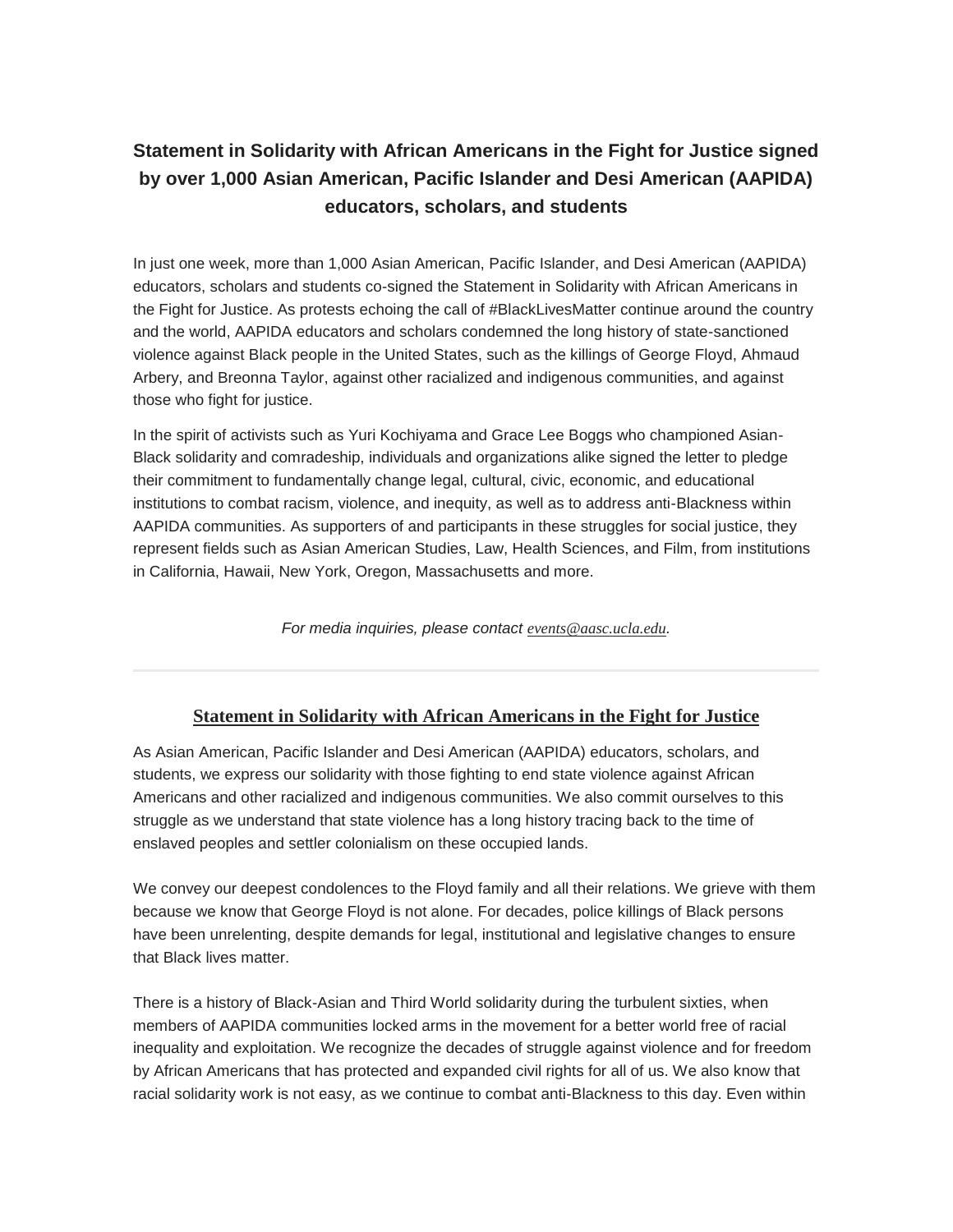AAPIDA communities, there are divides to overcome. But this moment in history requires us to come together against injustice.

We believe that the murder of George Floyd at the hands of Minneapolis police officers is a gross violation of basic human rights to life and dignity. All four officers, including the three bystanders that include an Asian American officer, must be held culpable. A full investigation into the institutional culture, history of police complaints, and policies that have allowed misconduct to go unpunished should be pursued. This process needs to be transparent and transformative. We must stand with the Floyd family and the efforts to change the fundamental role of police in Black and Brown communities as an occupying force and the systemic inequities within our society that devalue human lives.

We hope that fellow members of our diverse Asian American, Pacific Islander and Desi American communities will join in the growing movements to uphold civil rights and civil liberties, including support for justice in the case of George Floyd. This includes fighting anti-Blackness within our own communities. We ask those who recognized the pain he suffered to reach across the racial divide so that yet another life is not lost in vain. As the pandemic will lead to severe cuts in government programs, we know public accountability, democracy, and community empowerment is even more vital. We need to work together to move forward an agenda for change across the country.

With heavy hearts and an endless belief in justice, we hold hope in unity.

**[Share](https://nam10.safelinks.protection.outlook.com/?url=https%3A%2F%2Furldefense.com%2Fv3%2F__https%3A%2F%2Fucla.us7.list-manage.com%2Ftrack%2Fclick%3Fu%3D95b3ebc7cf06df66cde05c771%26id%3Db022aa7c54%26e%3Dd18d6a82d1__%3B!!P7nkOOY!6U3g6Qi-d6jZBfScfgJJm3pIO0vTdPALClxlV4ZMYRiixu-zOT3VfmgcySdIvOk%24&data=01%7C01%7Cjpark%40csudh.edu%7Cbf24e746d7e44562ac4c08d80e880485%7C1a66a72773894727a8cbf249ac8e7ff8%7C0&sdata=Qrf8yi8dW3M%2BnX4LhTov0B05HFzH9IlnTSfaU7ctQuw%3D&reserved=0)** 

[Tweet](https://nam10.safelinks.protection.outlook.com/?url=https%3A%2F%2Furldefense.com%2Fv3%2F__https%3A%2F%2Fucla.us7.list-manage.com%2Ftrack%2Fclick%3Fu%3D95b3ebc7cf06df66cde05c771%26id%3D0f1bb9b3bf%26e%3Dd18d6a82d1__%3B!!P7nkOOY!6U3g6Qi-d6jZBfScfgJJm3pIO0vTdPALClxlV4ZMYRiixu-zOT3Vfmgc-VEVsZo%24&data=01%7C01%7Cjpark%40csudh.edu%7Cbf24e746d7e44562ac4c08d80e880485%7C1a66a72773894727a8cbf249ac8e7ff8%7C0&sdata=PoDASuJ8g56MxNOwDBumRLQlNZKd8WKfq5HM199mLOs%3D&reserved=0)

[Forward](https://nam10.safelinks.protection.outlook.com/?url=https%3A%2F%2Furldefense.com%2Fv3%2F__http%3A%2F%2Fus7.forward-to-friend.com%2Fforward%3Fu%3D95b3ebc7cf06df66cde05c771%26id%3D5dc3d4a40d%26e%3Dd18d6a82d1__%3B!!P7nkOOY!6U3g6Qi-d6jZBfScfgJJm3pIO0vTdPALClxlV4ZMYRiixu-zOT3Vfmgc7M_HmV8%24&data=01%7C01%7Cjpark%40csudh.edu%7Cbf24e746d7e44562ac4c08d80e880485%7C1a66a72773894727a8cbf249ac8e7ff8%7C0&sdata=4slmNYvvvZc%2BRzNaUb4gQwLAZu9rTDnEfVtymHRqDWo%3D&reserved=0)

*Organizational Signatures (collected as of June 11, 2020)*

AAPI Educator Pipeline Asian American and Asian Studies Department, De Anza College Asian American Pacific Islander Law Students Association (APILSA) - UCLA Asian American Psychological Association (AAPA) Asian American Transnational Research Initiative Asian and Asian American Arts and Culture Program, UMass Fine Arts Center Asian Pacific American Student Development Office at UC Berkeley Asian Pacific Islander Caucus at UCLA Luskin Asian Pacific Policy and Planning Council Asian Pacific-Islander Graduate Student Alliance (APIGSA) - UCSB Asian-Pacific Studies Program, California State University, Dominguez Hills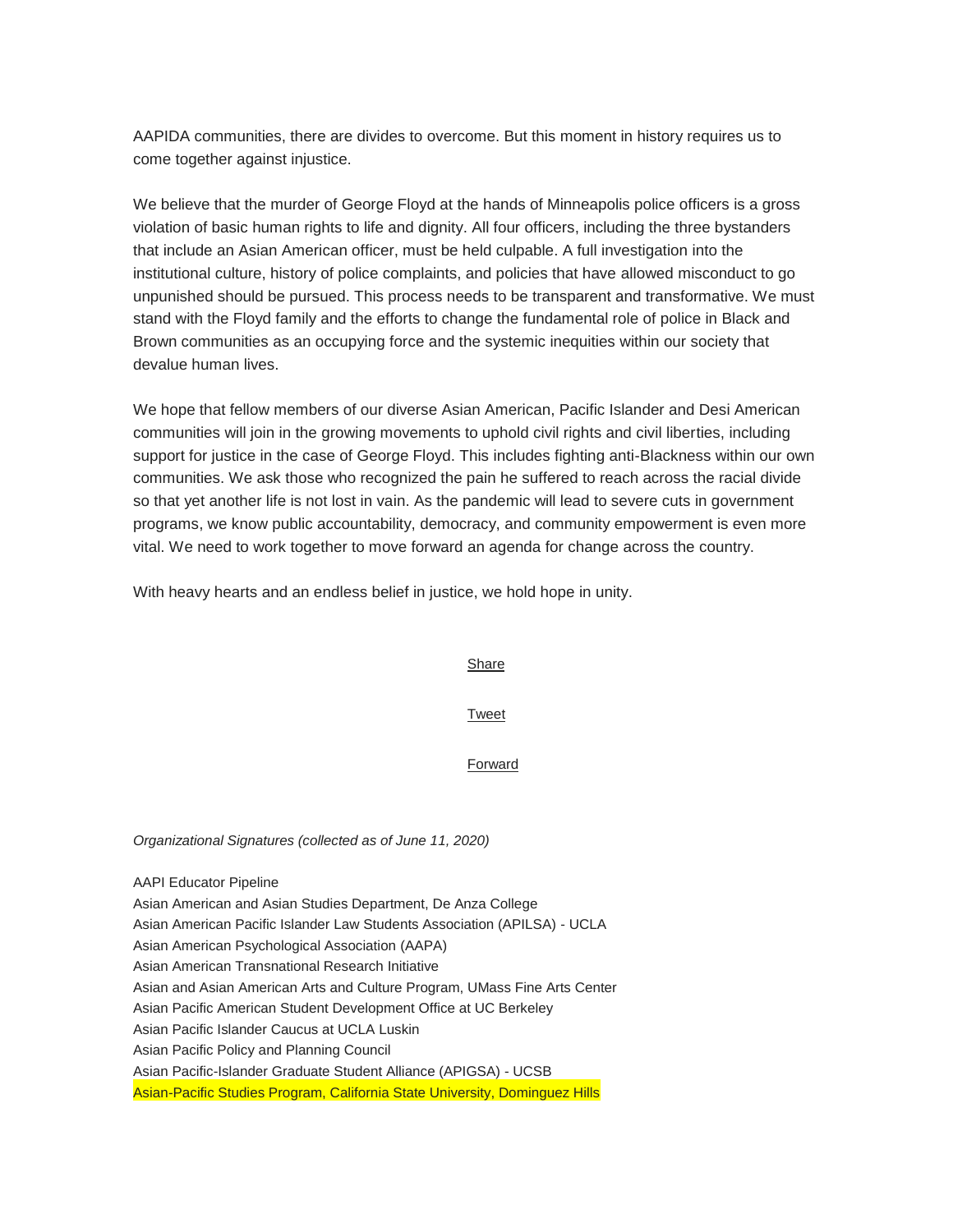Associated Students of UC Irvine (ASUCI) Association of Harvard Asian and Asian American Faculty and Staff BRIDGE: Pilipinx Outreach & Retention California Faculty Association - API Caucus California State University, Northridge - Asian American Studies Center for Asian American Theology and Ministry at Fuller Theological Seminary CSU East Bay Asian Pacific Islander Faculty & Staff Association Department of Native Hawaiian Health, University of Hawaii Deviant Voices A Cappella ELEVATE AAPI @ Irvine Valley College Emory Asian Pacific Islander Desi-American Activists (APIDAA) Filipino American Educators Association of CA Filipinx Social Work Network Full Circle Project at Sacramento State Fullchange Therapy Kamakakuokalani Center for Hawaiian Studies NASPA Asian Pacific Islander Knowledge Community Nikkei Student Union - UC Santa Barbara Pacific Ties Newsmagazine Pilipinos for Community Health at UCLA Reappropriate ReModel Minority at the Wright Institute Samahang Pilipino - UCLA South Asian Law Students Association - UCLA Students Against Hindutva Ideology (SAHI) at UCLA UCLA Asian American Studies Center UCLA Asian Pacific American Law Journal (APALJ) UCLA Center for Neighborhood Knowledge UCLA Labor Center UCLAforAll UConn Asian American Cultural Center UCSB Asian Resource Center (ARC) University of Massachusetts Lowell Office of Multicultural Affairs University of Massachusetts Lowell Center for Asian American Studies

*Individual Signatures (Collected as of June 11, 2020 - Affiliations are for identification purposes only)*

Daniel Abad, UCLA Student Autoosa Abadi, Social Worker Samia Abbasi, Kulfi Beauty Kassandra Abellana, Graduate Student Kristen Abernathy, Samahang Pilipino - UCLA, Activities Coordinator 2019-2020 Yasmeen Abushahla, Department of Ethnic Studies, University of San Diego Mayrose Acob, Ally Jerald Adamos, Educator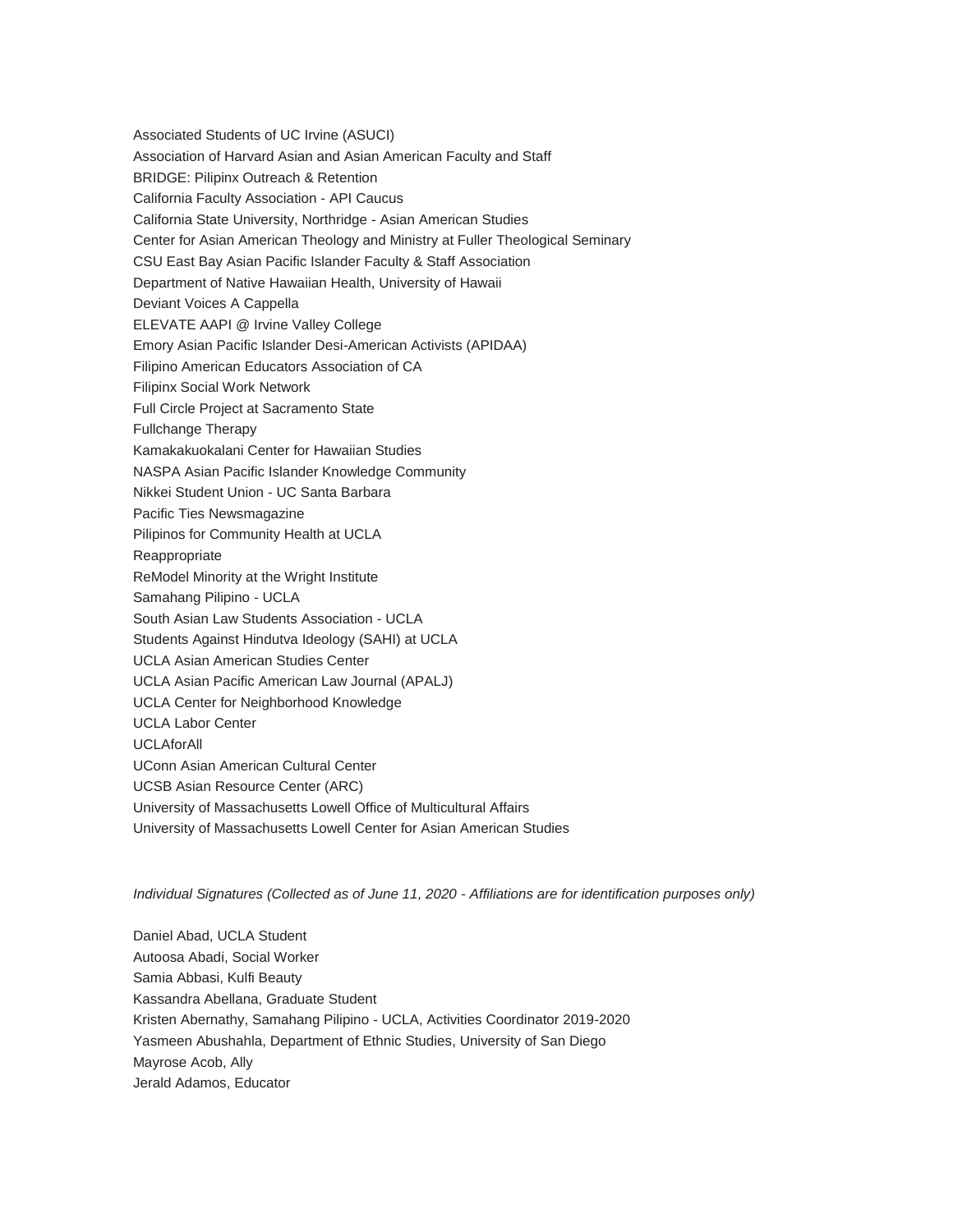Amanda Adolfo, UCLA Priyanka Agarwal, UCLA, Postdoctoral scholar Amy Agbayani, University of Hawaii, Emeritus Assistant VC Diversity Czar Agcaoili, Student Randall Akee, UCLA, Associate Professor Juliana Alden, UH Department of Psychiatry Research Assistant Sabrina Alimahomed-Wilson, California State University, Long Beach, Associate Professor Rachel Almero, Student Crispina Caroline Ampane, Bunker Hill Community College, Assistant Professor Akhila Ananth, Associate Professor, Criminal Justice & Criminalistics Donna Anderson, UC Santa Barbara, Graduate Student Juliann Anesi, UCLA, Assistant Professor of Gender Studies Bianca Anonas Anthony Lising Antonio, Stanford University Erin Aoyama, Brown University, Ph.D. Student Elisha-Rio Apilado, Graduate Student Gianna Apoderado, UCLA Student Nicole Aquisap, Kapatirang Pilipino - UCSB, General Member Andy Arciaga, University of California, Santa Barbara, Undergraduate Student Jolynn Asato, San Jose State University, Lecturer - Teacher Education Department Kiran Asher Asher, University of Massachusetts, Professor Nina Asher, Professor Joanna Augenbergs, Stanford University, Assistant Director, GSB Dear Aunaetitrakul, Northeastern Illinois University, Assistant Director, Angelina Pedroso Center for Diversity & Intercultural Affairs Salem Awwad, Assistant Director of Fraternity and Sorority Life Mike Baccam, University of Washington Press, Associate Acquisitions Editor Aaron Bae, Arizona State University Leanne Bagood, UCLA, Student Crystal Baik, University of California, Riverside, Assistant Professor Jaydeep Balakrishnan, California State University, Sacramento, Associate Dean Nerissa S. Balce, SUNY Stony Brook, Associate Professor of Asian American Studies Rick Baldoz, Oberlin College Eric Banh, California State University Employees Union, Staff Jerice Banola, Undergraduate Clarisse Barrion, Student Marina Basu Kauʻi Baumhofer, University of Hawaiʻi - West Oʻahu, Assistant Professor of Indigenous Health Sciences Aurora Bautista, Bunker Hill Community College, Professor and Activity Coordinator AANAPISI grant Christopher Cedric Bautista, UCLA, Student Katelyn Bautista, Samahang Pilipino - UCLA, General Member Amoneeta Beck, Webster University Thailand, Counseling Center Director Eugenia Beh, Massachusetts Institute of Technology Conrad Benedicto, San Francisco Unified School District, Teacher Ivan Benitez, Kababayan at UCI, Secretary Jessica Benson, Assistant Professor of Psychology Charity Bernardes-Malahay, LCSW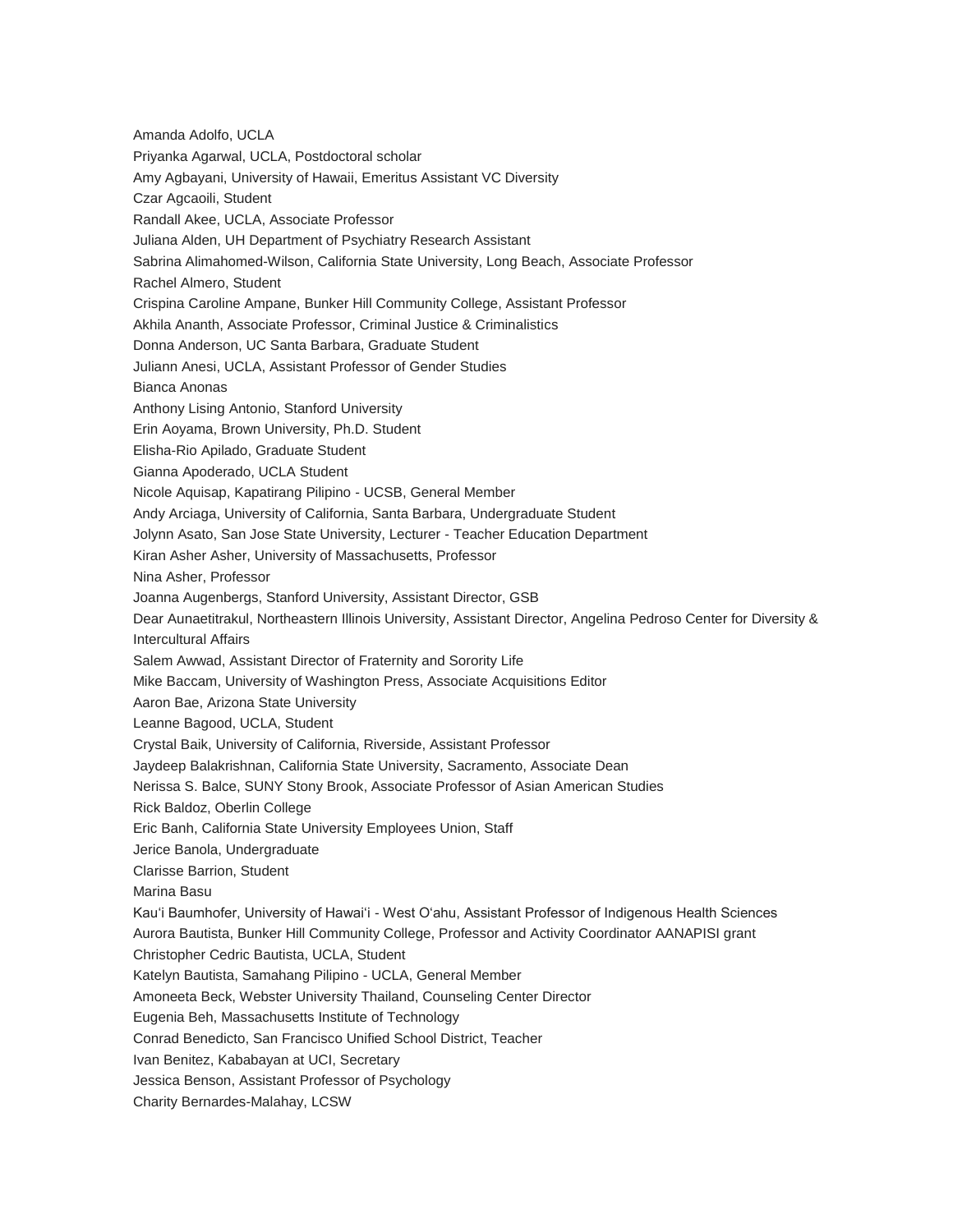Joseph Bernardo, Community Advocate Maria Blancada, UCLA, Asian American Student Karla Blanco, Assistant Professor/Assistant Director of Outreach Tina Bobadilla-Mastel Carl Bolano, UCLA, MPH/MSW Student Rick Bonus, University of Washington, Professor of American Ethnic Studies Juliana Boteon, UCLA, Student Aomar Boum, UCLA, Associate Professor Kathryn Braun, University of Hawaii Kristina Brittenham, UCLA, MA Candidate Susy Bruno, Astrophysics Student/Research Assistant Jason Buell, University of Colorado Boulder Tracy Buenavista, California State University, Northridge, Professor, Asian American Studies Eden Bui, UCLA, Ellen-Rae Cachola, Department of Ethnic Studies, Lecturer Tatiana Bustos, Ph.D. Candidate Ellen-Rae Cachola, Department of Ethnic Studies, Lecturer Leon Calleja, Phillips Academy, Instructor Keith Camacho, UCLA, Professor Amber Candelaria, UCLA, Student Cyan Canfield, Nikkei Student Union - UCSB, Publicity Chair Melissa Canlas, University of San Francisco, Megumi Canup, Nikkei Student Union - UCSB Riane Ashley Cardenas, Practitioner Melissa Cardenas-Dow, CSU Sacramento, Social Sciences Librarian Henry Carnie, Irvine Valley College, Professor of History Andre Nicholas Casas, MA Kimo Cashman, ʻĀinahou: Native Hawaiian Faculty Council, University of Hawaiʻi, Mānoa-College of Education, Co-Director Aimiel Casillan, UCLA, Alum Alyssa Casselberry Catherine Ceniza Choy, University of California, Berkeley, Professor, Ethnic Studies Christine Chai, De Anza Community College, Faculty, Asian and Asian American Studies Jamie Chan, UCLA American Indian Studies Center, MSO Nadia Chana, University of Wisconsin–Madison, Assistant Professor of Ethnomusicology, Mead Witter School of Music Aditi Chandra, University of California, Merced, Assistant Professor Benjamin Chang, Education University of Hong Kong Claire Chang, Student Connie Chang, California State University, Dominguez Hills, Adjunct Faculty, Ph.D, Asian Pacific Studies Program Derek Chang, Cornell University, History & Asian American Studies Ethan Chang, Postdoc Gordon Chang, Stanford University, Professor of History Jason Chang, University of Connecticut, Associate Professor of History + Asian American Studies Jennifer Chang, Asian American Psychological Association; Asian Neuropsychological Association, PhD Mitchell Chang, UCLA, Professor Stephanie Chang, UCLA, PhD candidate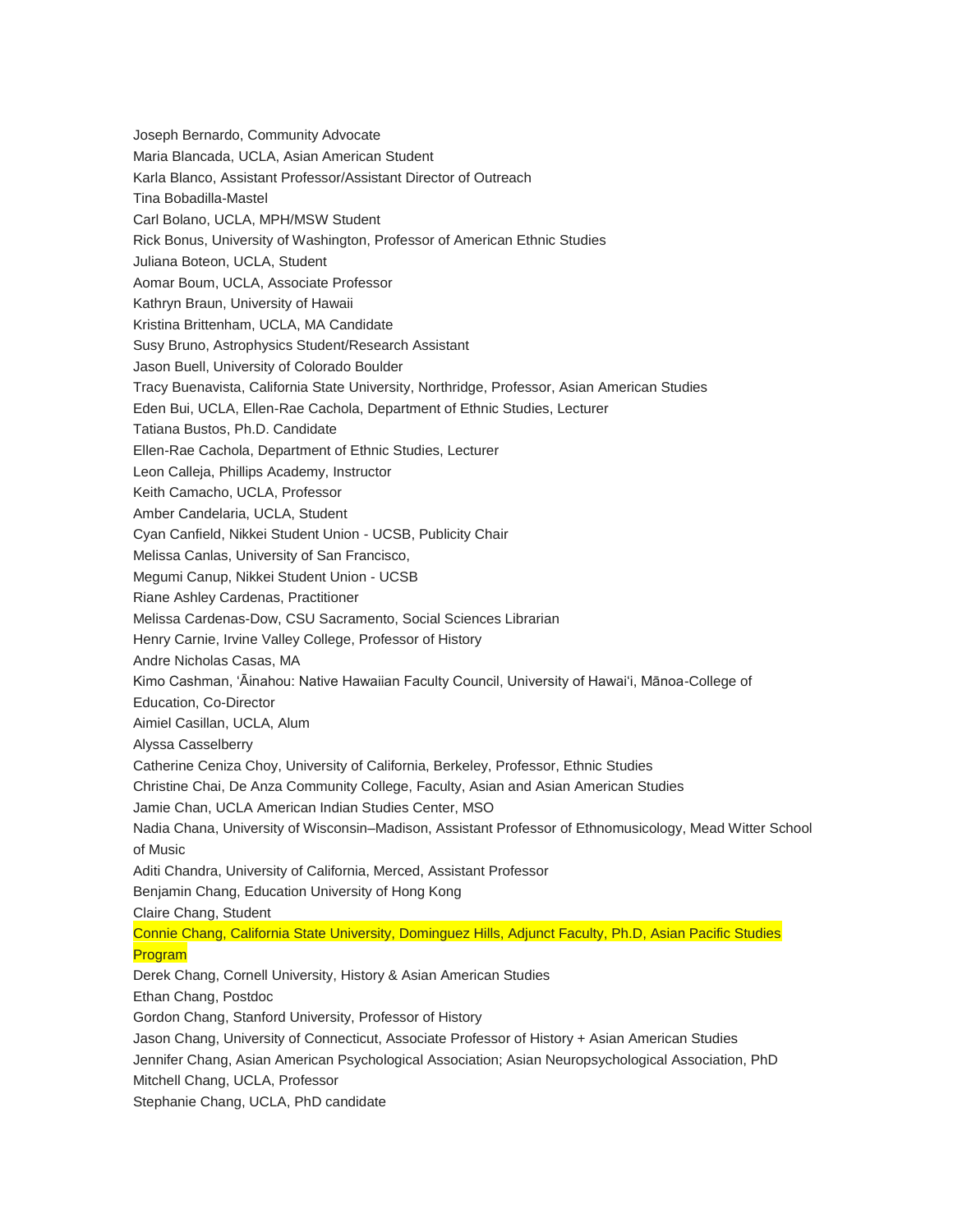Tiffany Chang Nissa Chantana, Licensed Clinical Psychologist Naomi Charlet, Nikkei Student Union - UCSB, events coordinator Maya Chaudhuri, UCLA Law School Edith Chen, California State University, Northridge, Professor of Asian American Studies Grace Chen, PhD Student Janet Chen, UCLA Center for EthnoCommunications in Asian American Studies, Assistant Director Lawrence Chen, Staff Stephanie Chen, Associate Professor, Full-Time Faculty Susan Chen, California Faculty Association - API Caucus, Member Tiffany Chen, Student Dorothy Chen-Maynard, California Faculty Association - API Caucus, Faculty John Cheng, Binghamton University, Associate Professor Michael Cheng, The Wright Institute, M.A. Amanda Cheung, Kapatirang Pilipino - UCSB, Student Erica Maria Cheung, University of California, Irvine, PhD Student King-Kok Cheung, UCLA, Professor of English and Asian American Studies Calvin Cheung-Miaw, Stanford University, PhD Student Amanda Chhouk, Student Dr. Edward Chi Sang Chi, Professor Mengchun Chiang, Carnegie Mellon University Warren Chiang, Stanford University, Associate Dean Anita Chikkatur, Carleton College, Associate Professor Jason Chin, UCLA, Psychology and Asian American Studies Stephanie Chin, Asian American Psychological Association, Student Member Cheryl Ching, University of Massachusetts Boston, Assistant Professor Doris Ching, University of Hawaii, Emeritus Vice President for Student Affairs Kylie Ching, Graduate Student Pauline Chinn, Professor Alexander Cho, University of California, Irvine, UC President's Postdoctoral Fellow Shirlie Mae Choe, Claremont Graduate University, PhD Candidate Richard Choi, LA Resident, Asian American, Community member Soo Choi, De Anza College, Faculty Sapna Chopra, California State University Fullerton, Assistant Professor Katherine Chu, California State University, Dominguez Hills, Lecturer Patricia P. Chu, George Washington University, Professor Richard Chu, University of Massachusetts, Amherst, Five College Associate Professor of History Victoria Chu, Graduate Student Hannah Chua, University of California, Santa Barbara, Student Katherine Chua, UCLA, Student, Asian American Studies Minor Jennifer Chun, UCLA, Associate Professor, Asian American Studies Patrick Chung, University of Maryland Simone Chung, Law Student Jane Chung-Do, Associate Professor Eric Claravall, California State University Sacramento, Assistant Professor Genevieve Clutario, Wellesley College, Assistant Professor of American Studies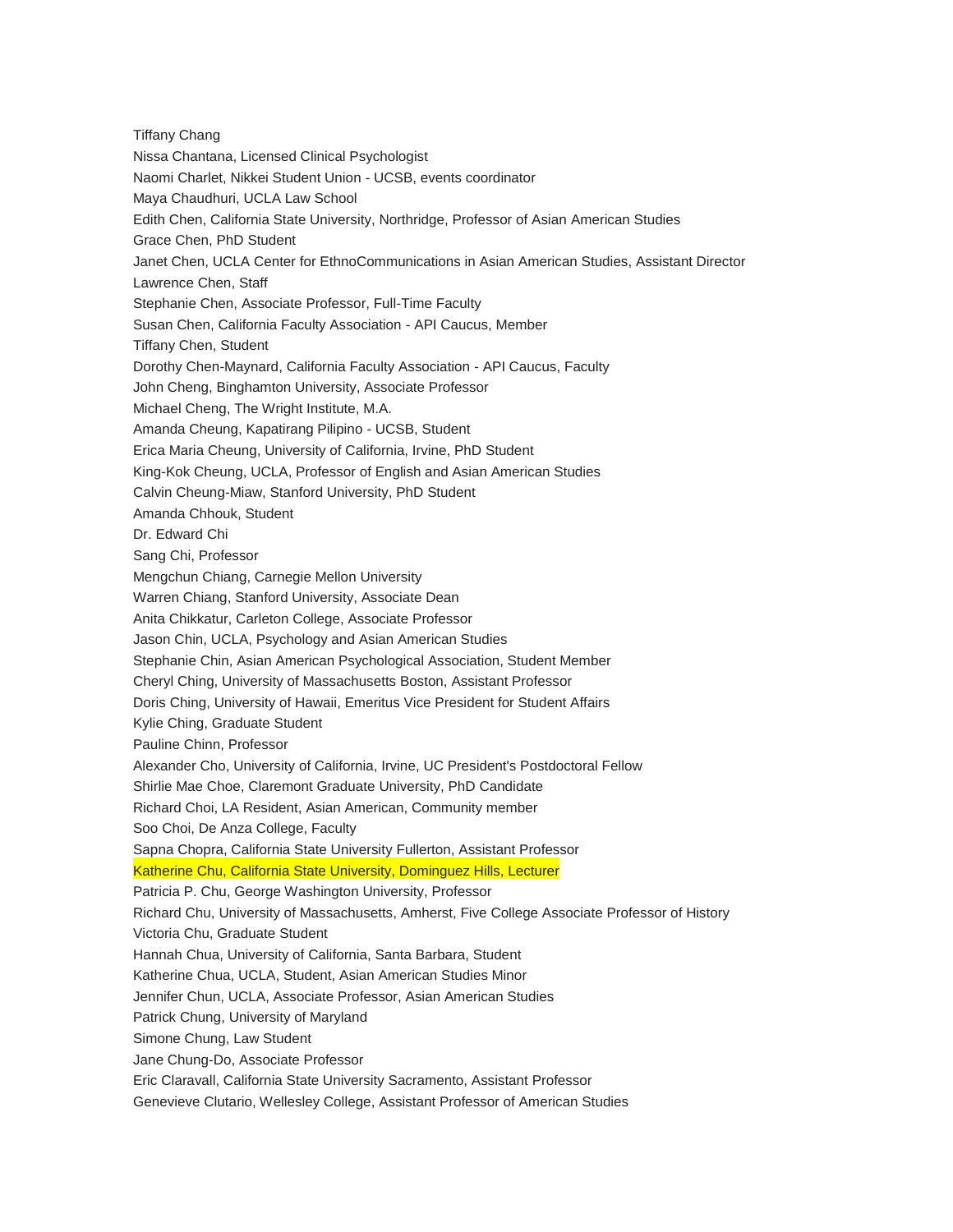Makena Coffman, University of Hawaiʻi at Mānoa, Professor Roland Sintos Coloma, Wayne State University, Professor and Assistant Dean Adeleine Conanan, Psychologist Richelle Concepcion, Psychologist Danielle Concepcion-Rosengren, Graduate Student Geena Conde, Undergraduate Student Bridgid Conn, Ph.D., ABPP Eleanor Craig, Harvard, Program Director and Lecturer in Ethnicity, Migration, Rights Dr. Leilani Salvo Crane, Clinical Psychologist, Independent Practice Carisse Cronquist, Clinical Psychology PsyD Student Ivee Cruz, University of Hawaiʻi at Mānoa, Education Gabrielle Cua, UCLA, Student John Jonah Cubangbang, UCLA, Student Marissa Cuellar, Student Maria Fatima Cuenco, AmeriCorps, Member Erjing Cui, Mental Health Therapist Sarah Dahlen, St. Catherine University, Associate Professor Preston Dang, Student Shaznin Daruwalla, Licensed Psychologist Sayantani Dasgupta, Columbia University, MD MPH Chevelle Davis, BIPOC Student Iyko Day, Mount Holyoke College, Associate Professor of English and Critical Social Thought Mellanie De Guzman, University of San Francisco, School of Nursing and Health Professions PsyD Trainee Marisol de La Cadena, University of California, Davis, Professor, Anthropology Department Melany De La Cruz-Viesca, UCLA Asian American Studies Center, Associate Director Manny De Leon, Alumni/Student Denise de Sequera, California State University, Northridge, Alumni - Asian American Studies Justin De Toro, UCLA, Staff Amanda Dea, An Angry Asian Woman for Black Lives Jean-Paul deGuzman, Windward School, History Teacher May Rose Dela Cruz, Researcher Chris Delacruz, El Camino College, Student Services Specialist Reuben Deleon, UCLA, PhD Candidate - GSEIS: HEOC, Asian American Studies Concentration Marco Dell'oca Donna Demanarig, Asian American Psychological Association / University of Bridgeport, Assistant Professor Wilson Deng, Seattle University, Area Coordinator Jigna Desai, Professor Manpreet Dhillon Brar, Graduate Student Pawan Dhingra, Professor Alexia Diaz, Kappa Psi Epsilon, Vice President Elena Diaz-Bilello, University of Colorado Boulder, Associate Director, CADRE Chuck Diep, Educator Huong Diep, PsyD Devaki Dikshit, University of California, Berkeley, Student Rae Dimaano Quynh Theresa Do, Student Steven Doan, Stanford University, Frosh 101 Program Coordinator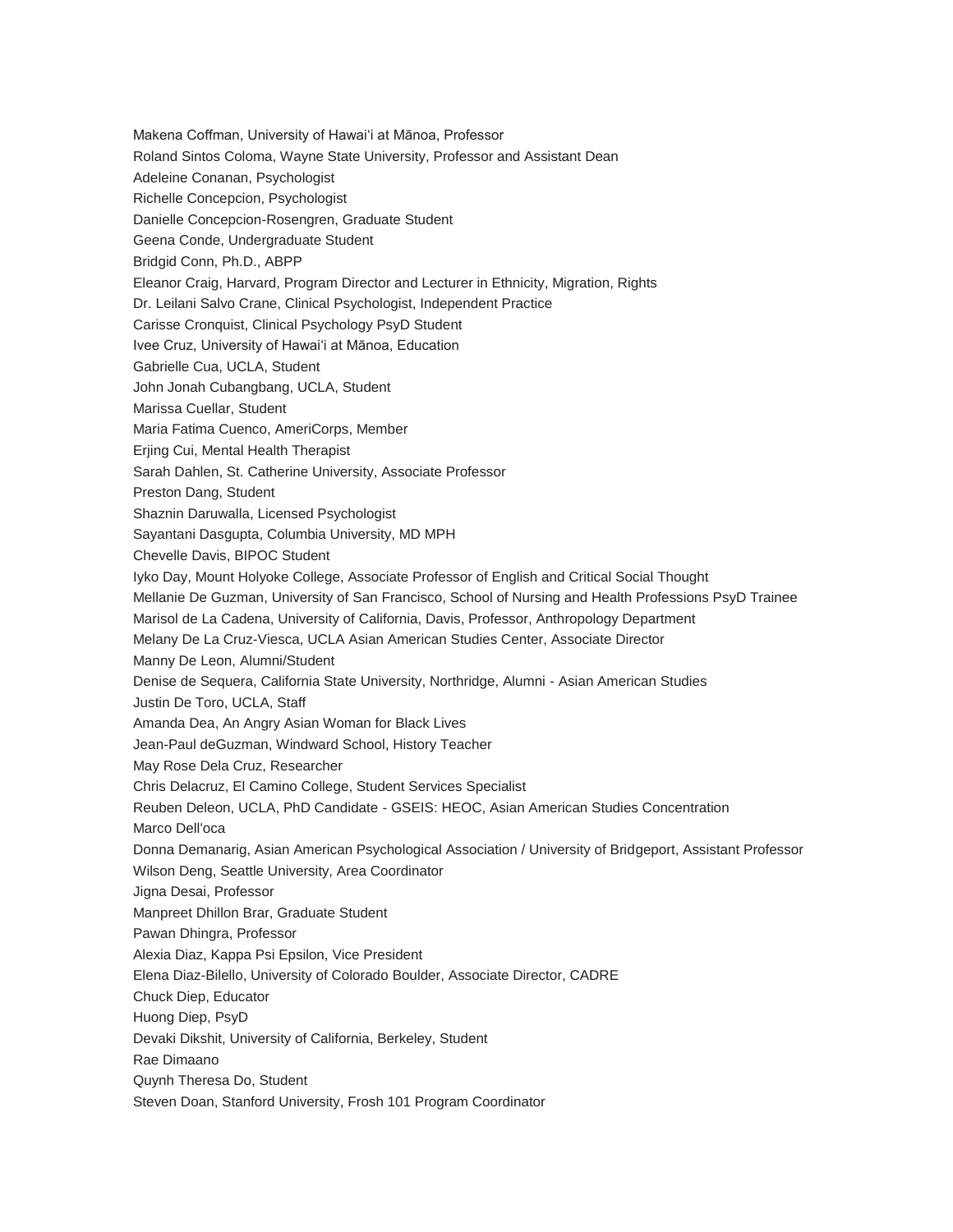Janelle Doi Elaine Dolalas, This Filipino American Life, Writer, Community Advocate, Podcast Producer & Host Emmeline Domingo, UC San Diego (OASIS), Office Manager Jermy Domingo, Public Health Professional Harvey Dong, Asian American & Asian Diaspora Studies, UC Berkeley, Lecturer Kira Donnell, San Francisco State University, Lecturer Michael Dorney, Brown University Sapana Doshi, University of California, Merced, Associate Professor, Critical Race and Ethnic Studies Imee Dubose, Associate Director, Knight-Hennessy Scholars Anaelle Dumatol, Kababayan at UCI Sarah Eguchi, UCLA, Alumni & Employee Gloria Alexis Eide, Psychologist Jennifer Ellingwood, University of Southern California, Assistant Director Residential Education April Michelle Enriquez, UCLA, Staff Nirmala Erevelles, University of Alabama, Professor Anthony Escuadro, Harold Washington College, Professor Danielle Espiritu, University of Hawaiʻi, Maireen Espiritu, Kababayan at UCI, Publicity Co-Commissioner Jan Estrellado, Assistant Professor Jeremy Eustice Angie Fa, City College of San Francisco, Chair, Asian American Studies Christopher Fan, University of California, Irvine, Assistant Professor of English, Asian American Studies, and East Asian Studies Cindy Fan, UCLA, Professor of Geography Jenny Fan, University of California, Irvine, School of Social Sciences Ryan Farquhar Maryam Fatima, University of Massachusetts Amherst Jayde Felix, UCLA Jose Fernandez, UCLA, Graduate Student Matthew Ferrer, UCLA, Student Sina Fifita, Tongan community member Alexandra Fine, University of California, Davis, PhD Candidate, Cultural Studies Kay Fischer, Chabot College, Instructor Ethnic Studies Jaimey Fisher, University of California, Davis, Professor, German and Cinema & Digital Media/ Director, Humanities Institute Alfred Flores, Harvey Mudd College, Assistant Professor Ashley Flores Marissa Floro, Stanford University, Program Manager/ Psychologist Kelly Fong, UCLA, Lecturer, Asian American Studies Department Seanan Fong Nicola Forbes, Fordham University, PhD Student in Applied Developmental Psychology Danica Foronda, Student Michelle Fortunado-Kewin, LCSW, PPSC, Doctor of Social Work Student Valerie Francisco-Menchavez, San Francisco State University, Associate Professor Christina Frater, UCLA Teadora Fritzler, University of California, Irvine, Undergraduate May Fu, University of San DIego, Associate Professor and Chair, Department of Ethnic Studies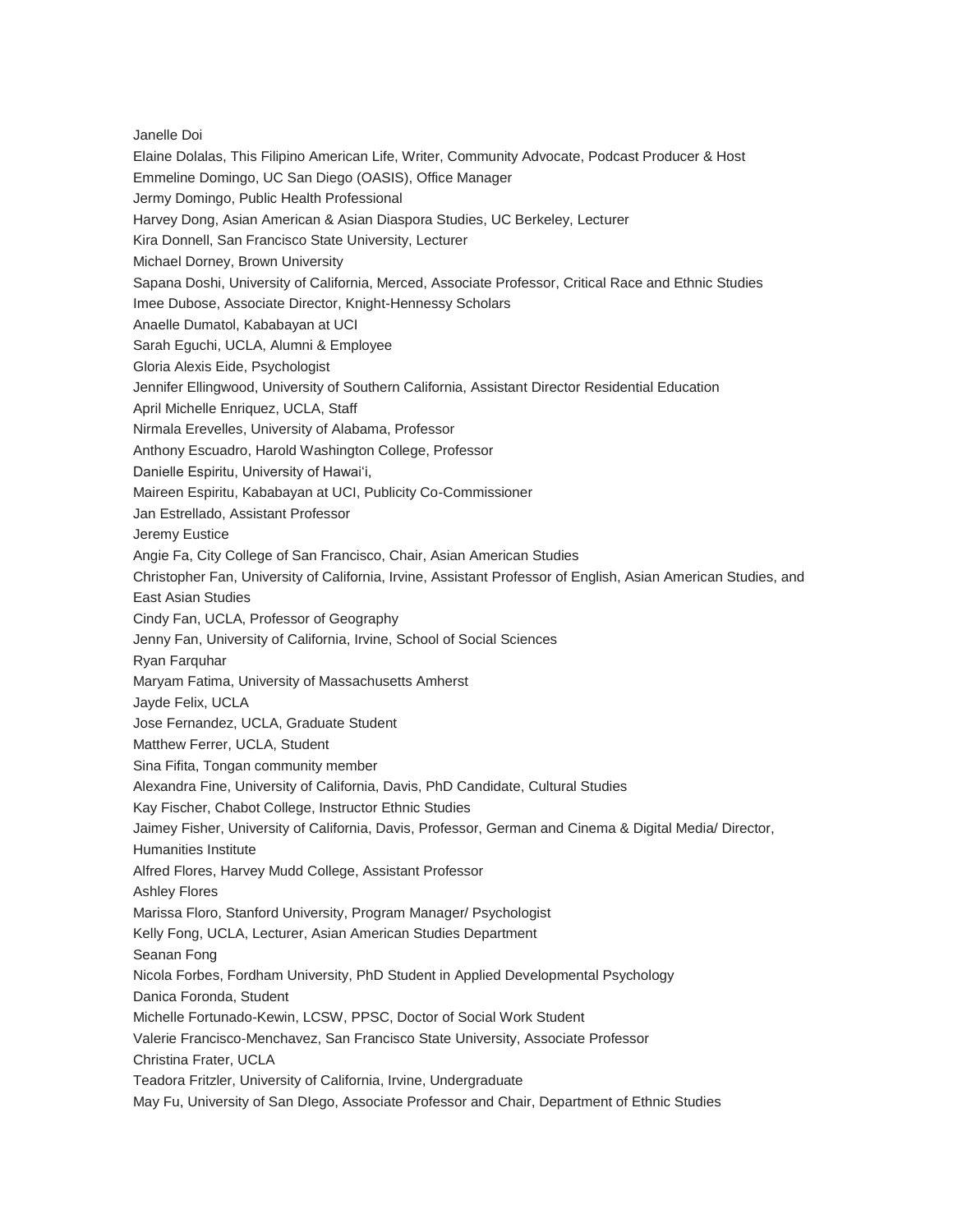Michi Fu, Alliant International University, Professor Gretchen Fuentes, Stanford University, HR Director Candace Fujikane, University of Hawaii, Associate Professor of English Eugene Fujimoto, California State University Fullerton, Department Chair, Educational Leadership Diane Fujino, University of California, Santa Barbara, Professor and Interim Chair, Asian American Studies Dr. Dorothy Fujita-Rony Melissa Fujiwara, Professor Katherine Fukuda, Student Kip Fulbeck, University of California, Santa Barbara, Distinguished Professor of Art Eileen Fung, University of San Francisco, Associate Dean Abigail Gabriel, Arizona State University, PhD Student Francesca Galasso, Student Diane Gallo Margeaux Gamboa-Wong, Asian American Studies Pathways Project, CSUN Lecturer Gilbert Gammad, University of California, Berkeley, MSW Candidate, School of Social Welfare Eddy M. Gana Jr., MSW, Mental Health Counselor Evyn Lê Espiritu Gandhi, UCLA, Assistant Professor, Asian American Studies Adan Garcia, University of California, Davis Anneliese Garcia, University of California, Davis, Student & TA, Sociology & Asian American Studies Joyhanna Garza, University of California, Santa Barbara, Graduate Student Kim Geron, Professor Christine Gibo Crapps, Assistant Dean of Students Kathryn Gin Lum, Stanford University, Associate Professor Paloma Giottonini, UCLA, PhD Oliver Goch, UCLA, Student Demeturie Toso-Lafaele Gogue, UCLA, PhD Student Annabel Gong, University of San Diego, Graduate Student Isabel Gonzales, University of California, Irvine, Ph.D Candidate Vernadette Gonzalez, University of Hawai'i at Mānoa, Associate Professor Katherine Gorospe, Student of AAPA Yoshino Goto, UCLA, Asian American Studies William Gow, Lecturer Yogita Goyal, UCLA, Professor, African American Studies and English Jocelyn Guihama, Director of Administration and Experiential Learning Joy Guihama, Community Member Aliyah Angel Guina, Kababayan at UCI, Community Advocacy Co-Coordinator Rishi Guné, UCLA, Asian American Studies MA Student Rene Gutierrez, Coastline College Katherine Ha, UCLA, Student Sandie Ha Tram Ha, UCLA, Alumnus Jennifer Haan, New Mexico State University, Assistant Professor Noor Habib, Student Kenji Hakuta, Stanford University, Professor Emeritus Patricia Halagao, University of Hawaiʻi at Mānoa, Professor & Chair, Department of Curriculum Studies Jeanne Nagayama Hall, University of Oregon, Sr Instructor I Akemi Hamai, ML King Middle School, Teacher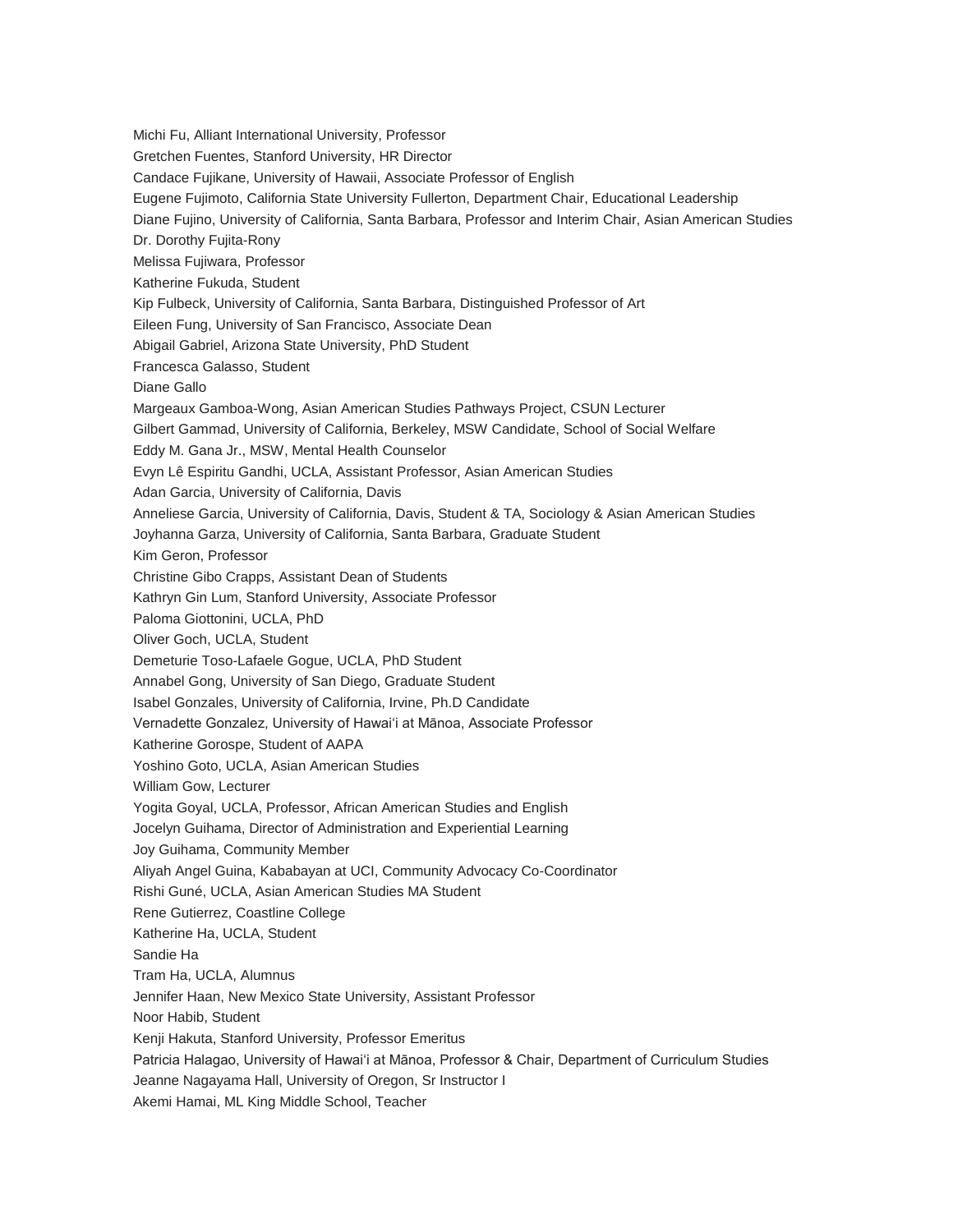Molly Hamill, California State University, Northridge, Grad Student Jennifer Hammond, Deerfield Academy, Director of Alumni Relations Sahrang Han, UCLA, Samahang Pilipino Cultural Night Coordinator, 2019-2020. Asian American Studies Major, Class of 2020 Eo Hanabusa, University of California, Irvine, Student Nat Hansvuadha, California State University, Long Beach, Professor of Education Rhona Harrison, Clinical Psychologist Amy Haruyama Larry Hashima, California State University, Long Beach, Lecturer - Asian & Asian American Studies Teshika Hatch, University of Washington, Teaching Assistant Tomo Hattori, California State University, Northridge, Professor, Asian American Studies Department Diane Hayashino, California State University, Long Beach, Staff psychologist Toni Hays, PhD Student Taylor Hazelbaker, UCLA, Graduate Student, Department of Education Lei Wena Herme, UCLA, Student Vanessa Hermoso, UCLA, Alumni Jason Kenji Higa, University of Hawai'i at Mānoa Lauren Higa, UCLA, Graduate Student Jade Hinds, Student Alex Hing, APALA Bill Hing, Professor of Law and Migration Studies Iris Hinh Lisa Hirai Tsuchitani, University of California, Berkeley, Asian American and Asian Diaspora Studies Program Stacey Hirose, UCLA, Manager, Luskin Department of Public Policy Earl Hishinuma, Professor Evelyn Ho, University of San Francisco, Professor Sheau-Yan Ho, Columbia University Irving Medical Center / New York-Presbyterian Hospital, PhD Sheila Ho, UCLA RJ Holmes-Leopold, Carleton College, Director of the Career Center Andrew Hom, City College of San Francisco, Faculty Laureen Hom, Cal Poly Pomona, Assistant Professor Christine Hong, University of California, Santa Cruz Grace Hong, UCLA, Professor, Gender Studies Theo Hong Brie Hornig Jennifer Hsia, Clinical Assistant Professor Betina Hsieh, University of La Verne, Professor & Director of Teacher Education Evelyn Hu-Dehart, Brown University, Professor of History, American Studies and Ethnic Studies Lisa Hua, Teacher Carol Huang, UCSB Asian Pacific Islander Alliance, Board Member Ervin Huang, UCLA, Luskin Public Policy Joanna Huang, Fuller Graduate School of Psychology, Doctoral PsyD Student Kristina Huang, Assistant Professor Stephanie Huang, artist Sue Ann Huang, Assistant Director, Residence Life Miguel Hugo, Kababayan at UCI, Community Advocacy Co-Coordinator Elirissa Hui, University of Oregon, Academic and Career Advisor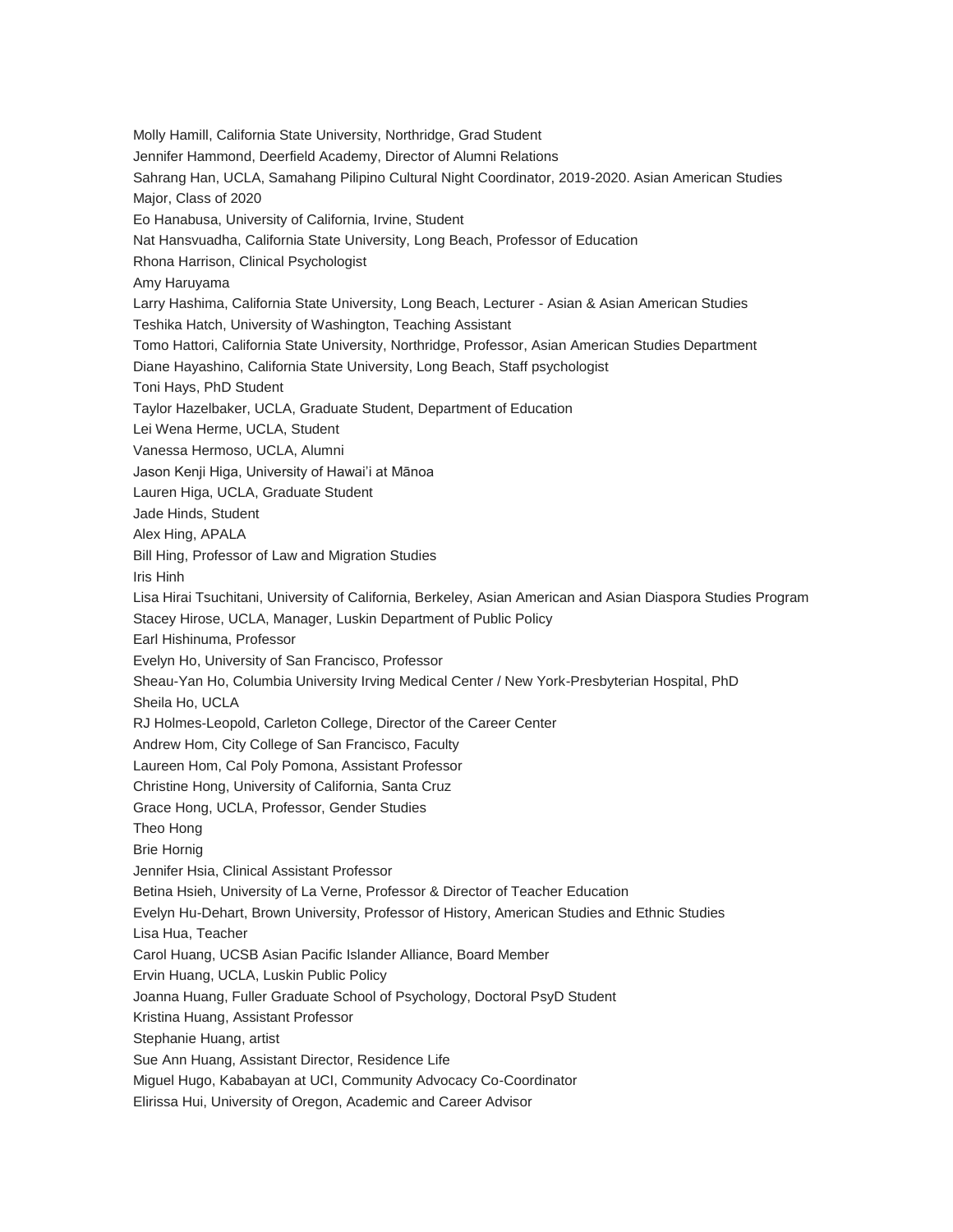Anneeth Kaur Hundle, University of California, Irvine, Assistant Professor of Anthropology and Dhan Kaur Sahota Presidential Chair of Sikh Studies Natalie Hung, Licensed Psychologist Nora Hunter Yuen Huo, UCLA, Professor Alina Huynh, UCLA, Undergraduate Gena Huynh, Undergraduate James Huynh, UCLA, PhD Student, Department of Community Health Sciences Juliet Huynh, Assistant Professor Lynn Huynh, University of Oregon, Staff Michael Huynh, Asian American Psychological Association (AAPA), Newsletter Columnist/Reporter & Copy Editor Kyle Huỳnh, UCLA, Student, Asian American Studies Margaret Hwang, Ally Alicia Ibaraki, Western Oregon University, Assistant Professor Marie Alexandra R. Ibarra, California State University, East Bay, Asian American Pacific Islander Program Specialist, Student Equity and SuccessJoshua Caleb Iglesia, Student Kelsey Iino, El Camino College, Professor Elaine Ikeda, California Campus Compact Seongah Im, University of Hawaiʻi at Mānoa, Associate Professor Maria Inciong, UCLA, Alumnae Sachi Inoue, Psychoanalyst Tiffany Inouye, University of California, Irvine, Student Ryan Ishii, Nikkei Student Union - UCSB, Intercollegiate Nikkei Council Representative Midori Ishizuka, Phillips Academy Andover Alejandro Isiordia Navarro Daniel Iwama, UCLA, Graduate Student Gayle Iwamasa, Clinical Psychologist Elyse Izumi, Graduate Student Jennifer Ja Birchim, Manager, Community Housing Services Anita Jain, Cal Poly Pomona, Associate Professor Melissa Jamero, UCLA, Alumni, Asian American Studies Maya James, International Education, UC Santa Barbara Dr. Sharlene Jeffers, Howard University Wenli Jen, California State University, Dominguez Hills, Lecturer Russell Jeung, San Francisco State University, Chair and Professor, Asian American Studies Dr. Gilbert Jew David Ji, Undergraduate Student Laura Jimenez-Olvera, Academic Adviser Lili Johnson, Assistant Professor, Asian American Studies and Gender & Women's Studies, University of Wisconsin-Madison Bao Johri, California State University, Sacramento Hannah Joo, MA Student, UCLA Asian American Studies Naomi Joseph, UCSB Asian Pacific Islander Graduate Student Alliance Raymond June, Senior Researcher Youngoh Jung, Graduate Student Meiyang Kadaba, Clinical Psychologist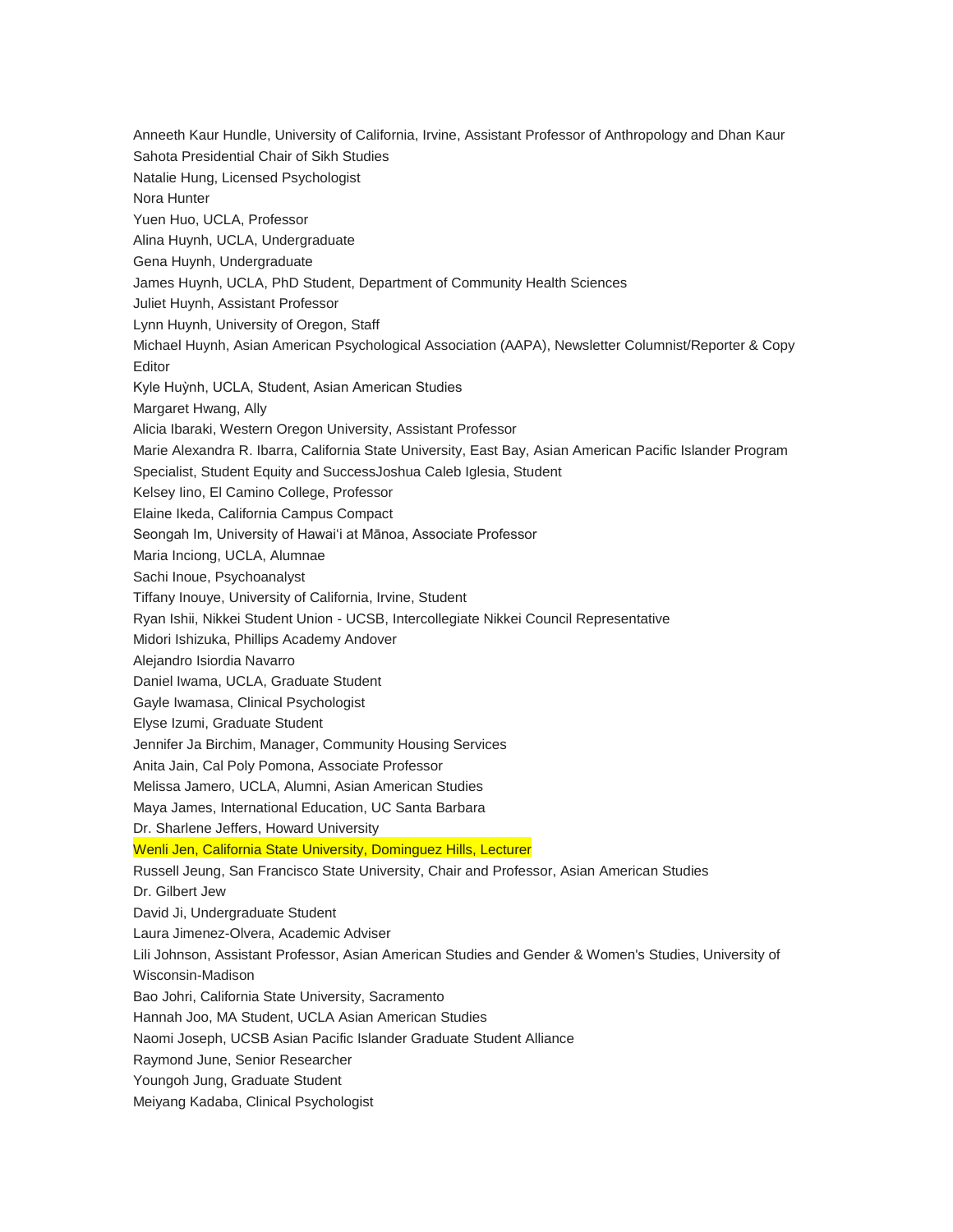Akiko Kaji, PhD Kadie Kakumitsu, Student Savannah Kan, Student Haejin Kang, Asian Pacific Islander Desi American Activists (APIDAA) at Emory, Co-VP of Events Committee Joanne Kang, Harvard University, Institutional Research Analyst, Proctor Miliann Kang, University of Massachusetts, Amherst, Associate Professor, Women, Gender, Sexuality Studies Patrick Kang, Brown University Ishita Kanungo, Assistant Resident Director Julie Kaomea, University of Hawai'i, College of Education, Professor Eleni Kapoulea, Asian American Psychological Association, University of Massachusetts, Amherst Nayan Karanth, UCLA Law '22 Beau Karnsrithong, Student Kris Kaupalolo, UCLA, Associate Director Tavleen Kaur Preet Kaur, Psychotherapist Santhi Kavuri-Bauer, San Francisco State University, Professor Debra Kawahara, Distinguished Professor Lisa Kawamura, California Faculty Association - API Caucus, Co-Chair Faith Kazmi, Associate Dean/Director, Stanford Women's Community Center Beshara Kehdi, PhD Student, Cultural Studies, UC Davis Brian Keum, Assistant Professor Ariana Keyser, University of Washington, Masters Student, teacher candidate Leili Khalessi, Sacramento State APIDAFSA, Member Sabah Khan, Stanford University, Director, Outreach, MBA Admissions Sharmin Khan, San Jose State University, Danny Khuu, Solano County Library, Library Associate Lisa Kiang, Professor Nicholas Kikuta, Nikkei Student Union - UCSB, INC Rep Angella Kim, ACPA APAN Member Barbara Kim, California State University, Long Beach, Professor, Asian and Asian American Studies **Department** Chang-Hee Kim, University of California, Irvine, Asian American Studies/ Visiting Professor Daniel Kim, Associate Professor Daniel Kim, UCLA Asian American Studies Center, Programmer Dr. Helen Kim, Emory University Elaine Kim, University of California, Berkeley, Professor Emerita, Asian American Studies Eleana Kim, University of California, Irvine Gina Kim, Professor Grace Kim, Boston University, Wheelock College of Education & Human Development Jinah Kim, California State University, Northridge, Associate Professor Josephine Kim, Harvard University, Faculty Lili Kim, Amherst College & Hampshire College, Associate Professor of History Mijin Kim, Psychologist Nadia Y. Kim, Professor - Sociology Peter Kim, University of California, Berkeley, PhD Student, Ethnic Studies Richard Kim, University of California, Davis, Professor Sejoo Kim, University of Notre Dame, Ph.D. Candidate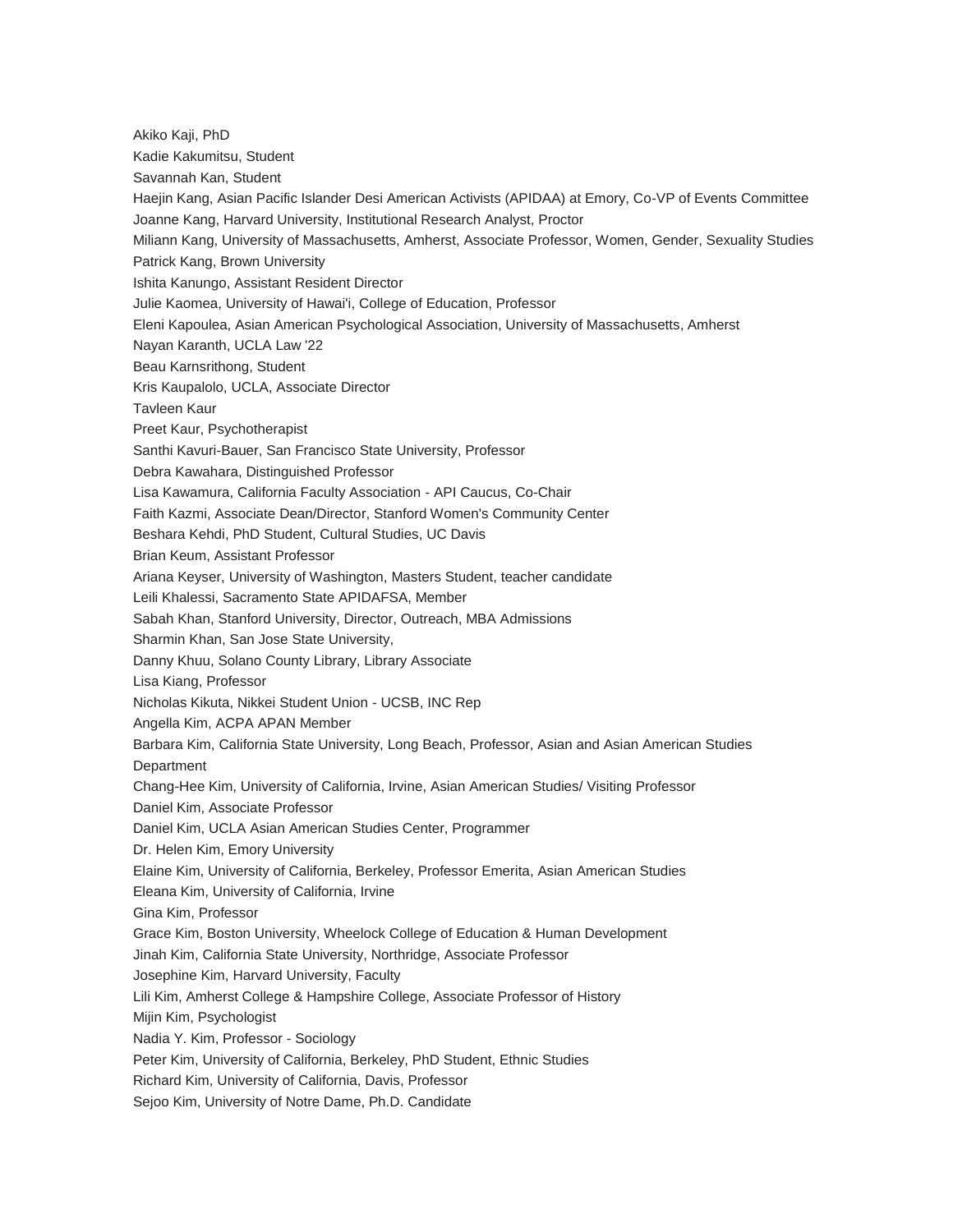Somy Kim, Northeastern University, Associate Teaching Professor Song Kim, California State University, Northridge, Lecturer Soo Mee Kim, California State University, Los Angeles Soyeong Kim, Brown University, Alpert Medical School Suk-Young Kim, UCLA, Professor Yoolee Choe Kim, George Mason University, Director of Graduate Student Life Sarang Kim, University of California, San Diego, Doctoral Student Yuta Kimura, Nikkei Student Union - UCSB, International Student Roger Kiyomura, Hawaii Pacific University, Director, School of Education Kahlil Kochiyama Erika Kodama Kinuye Koide, Student Jasmine Kono-Song, Nikkei Student Union - UCSB, New Board Member Rishi Krishnamoorthy, New York University Ankita Krishnan, PhD Ashley Ku, UCLA, Student Keiko Kubo, activist Balvinder Kumar, California State University, East Bay, Director, Academic and Special Programs Kevin Kumashiro, Educational Consultant Scott Kurashige, University of Washington, Bothell, Professor Rae Kuruhara, Brown University, Graduate Student Yvonne Kwan, Assistant Professor of Asian American Studies Marci Kwon, Stanford University, Assistant Professor, Art & Art History Agnes Kwong, Interconnections Healing Center, PLLC, Director / Owner Amy La, Long Beach City College, Licensed Psychologist Emily La, University of California, Irvine, Asian American Studies Mary Lacanlale, California State University, Dominguez Hills, Assistant Professor, Asian-Pacific Studies Program Charissa Lagasca, Bulosan Center for Filipino Studies, Ambassador Zwei Lagat, Bulosan Center for Filipino Studies, Intern Carolyne Lai, Citizen Clement Lai, California State University, Northridge, Associate Professor, Asian American Studies Vinay Lal, UCLA, Professor of History and Asian American Studies Stephanie Lam, University of California, Irvine, Student Katelyn Lance, UCLA, Student Anna Lau, UCLA, Professor of Psychology Audrie Lau, Student Sharon Lau, AAS M.A./MSW Student Alyan Layug, University of California, Davis, Administrator Coordinator for BRIDGE C.N. Le, University of Massachusetts, Amherst, Director of Asian & Asian American Studies Certificate Program Vicky Le, University of California, Santa Barbara, Housing - Assistant Complex Coordinator Angel Lee, UCLA, Student, School of Law Arnold Lee, Asian Pacific Alumni of UCLA, President Carina Lee, M.A. Student, Asian American Studies Daehwan Lee, California State University, Northridge, Lecturer Darlene Lee, UCLA, Faculty Advisory, Teacher Education Program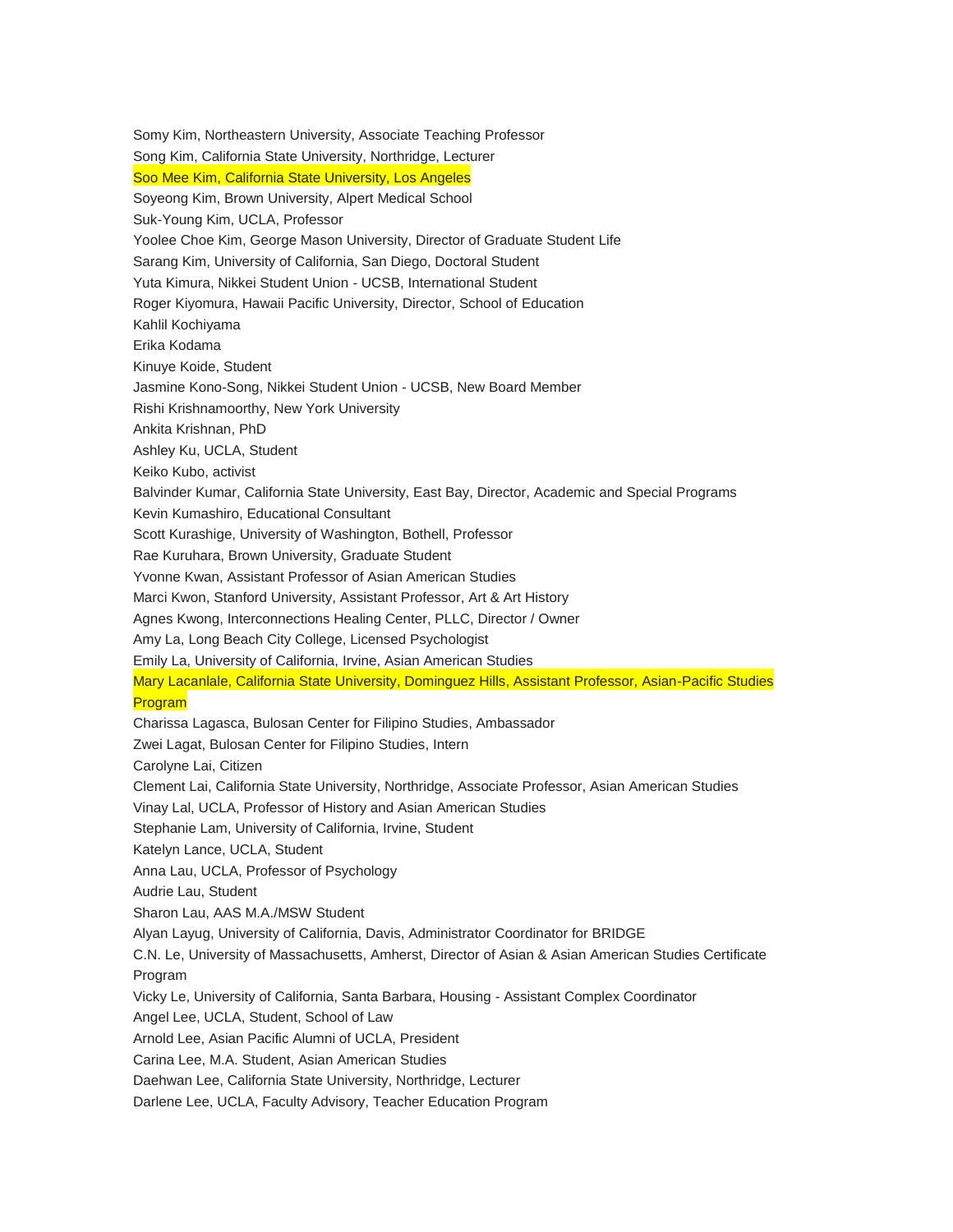Dayoung Lee, UCLA, Student Dr. Christine Lee, PhD Hanyen Lee, Associate Director of Diversity, Equity, and Inclusion Helen Lee, California Commission on Asian and Pacific Islander American Affairs, Vice-Chair and Commissioner James Lee, University of California, Irvine, Associate Professor of Asian American Studies John Lee, counselor Katherine Lee, University of California, Santa Barbara, Graduate Student Kevin Lee, M.D. Lucas Lee, UCLA Mae Lee, De Anza College, Chair, Asian American and Asian Studies Marie Lee, Columbia University/Center for the Study of Ethnicity and Race, Writer in Residence Marjorie Lee, UCLA Asian American Studies Center, Academic Librarian Archivist Matt Lee, Northeastern University, Professor Micah Lee, healer in training Minsun Lee, Assistant Professor Robert Lee, Brown University, Associate Professor of American Studies Roselinn Lee, Santa Ana Unified School District, Curriculum Specialist Dawn Lee Tu, Faculty Director, Professional Development at De Anza College and Adjunct Faculty of Asian American Studies at San Jose State University John Lee-Takaki, Information Technology Solutions, Staff Elaine Leigh, PhD Candidate, Higher Education Jennifer Lemus, Intern Tim Lenoir, University of California, Davis, Professor, Cinema and Digital Media Andrew Leong, University of California, Berkeley, Assistant Professor of English Andrew Leong, Associate Professor, Latinx Studies, Asian American Studies, and Legal Studies Anna Leong, University of California, Berkeley, Lecturer Russell Leong, UCLA, Editor Betty Leung, UCLA Asian American Studies Center Genevieve Leung, University of San Francisco, Director, Asian Pacific American Studies Michael Leung, Student Paul Leung, University of North Texas, Emeritus Professor Amanda Leutmixay, UCLA, Student Sally Lew, Independent Consultant Beth Lew-Williams, Princeton University, Associate Professor of History Angela Li, Political Science and Asian American Studies Qianru Li, University of California, Irvine, Graduate Student in Drama Yue Li, Psychology Intern Micaella Libunao, Student Ramsay Liem, Boston College, Professor Emeritus Waverley Lim, Student Tasha Lindo, University of Iowa, Student teacher supervisor Justin Liu, UCLA, Undergraduate Student Min Liu, University of Hawaii, Faculty Shauna Lo, UMass Boston, Institute for Asian American Studies Stephanie Lo Miya Lohmeier, Brown University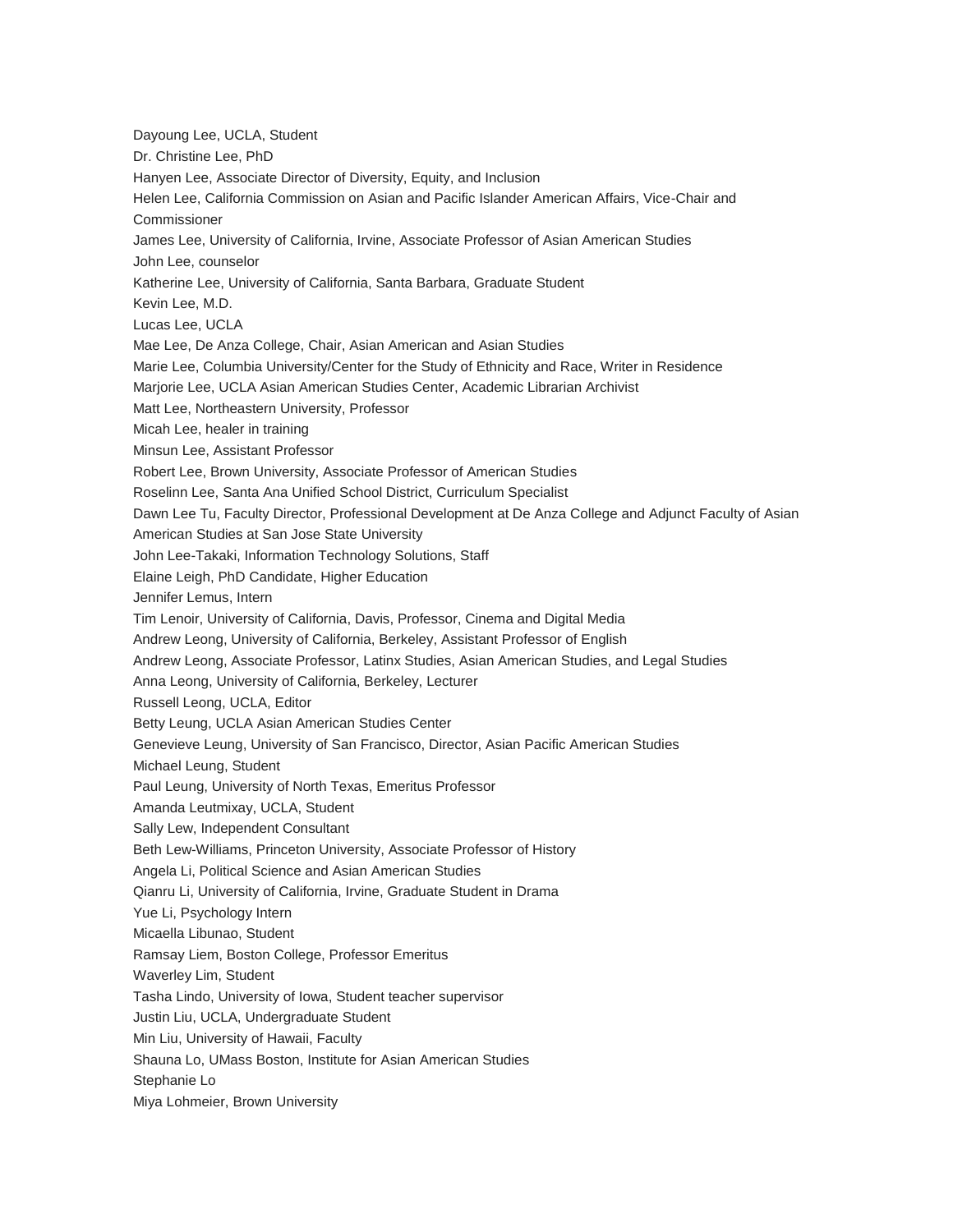Susan Lok, Adler University Mele Look, University of Hawaii Medical School, Department of Native Hawaiian Health, Director of Community Engagement Yang Lor, University of California, Merced, Assistant Professor of Teaching Andrea Louie, Michigan State University, Professor of Anthropology, Acting Interim Co-Director, Asian Pacific American Studies Liane Louie-Badua, California Campus Compact Wendy Lu, M.S. Counseling Student Sadie Lum Milene Ly, Kapatirang Pilipino - UCSB Jasmine Ma, Associate Professor of Mathematics Education Alex Mabanta, Berkeley Law School, Ph.D. Candidate in Jurisprudence and Social Policy Tricia Mabellos, University of Hawaii, Faculty Andrea Macabeo, public health professional Karen Madamba, UCLA, Student Dale Maglalang, Boston College, PhD Candidate Jessica Maglalang, Undergraduate Student Gina Marie Maglanoc, Student Marissa Mah Chandni Mahtani, Long Island University, Member of AAPA Kristi Mai, UCLA, Undergraduate Student, Asian American Studies Sunaina Maira, University of California, Davis, Professor, Asian American Studies Ronak Makadia, American Psychological Association, Graduate Student Simmy Makhijani, San Francisco State University, Lecturer, College of Ethnic Studies Nhoylani Malaluan, University of California, Irvine, Asian American Studies Regina Mallare, University of California, Santa Barbara Marie Lorraine Mallare-Jimenez, California State University, Sacramento, Professor, Ethnic Studies Aubrey Mamaid, UCLA, Student Simeon Man, University of California, San Diego, Associate Professor of History Michael Mookie Manalili, Boston College, Researcher, Therapist, Educator Purnima Mankekar, UCLA, Professor, Anthropology and Asian American Studies Blythe Mao, Sacramento State University, PharmD Eric Mar, Assistant Professor Cynthia Marasigan, Binghamton University, Assistant Professor Ian-Paolo Marquez, UCLA, Student Isabelle Marquez, Student Corrie Martin, Phillips Academy Andover, Instructor Carla Martinez, University of California, Davis, Grad Student, Cultural Studies Gina Masequesmay, California State University, Northridge, Professor, Asian American Studies Department Natalie Masuoka, UCLA, Associate Professor of Political Science and Asian American Studies Valerie Matsumoto, UCLA, Professor Krystal Matsuyama-Tsai, University of California, Irvine, Grad Student Daniel Mayeda, UCLA, Associate Director, Documentary Film Legal Clinic Elizabeth Mcfarlane, University of Hawaii, Associate Professor Meghan Mcgurk Hope Katherine Mead, University of Washington A. Paul Mendoza, Student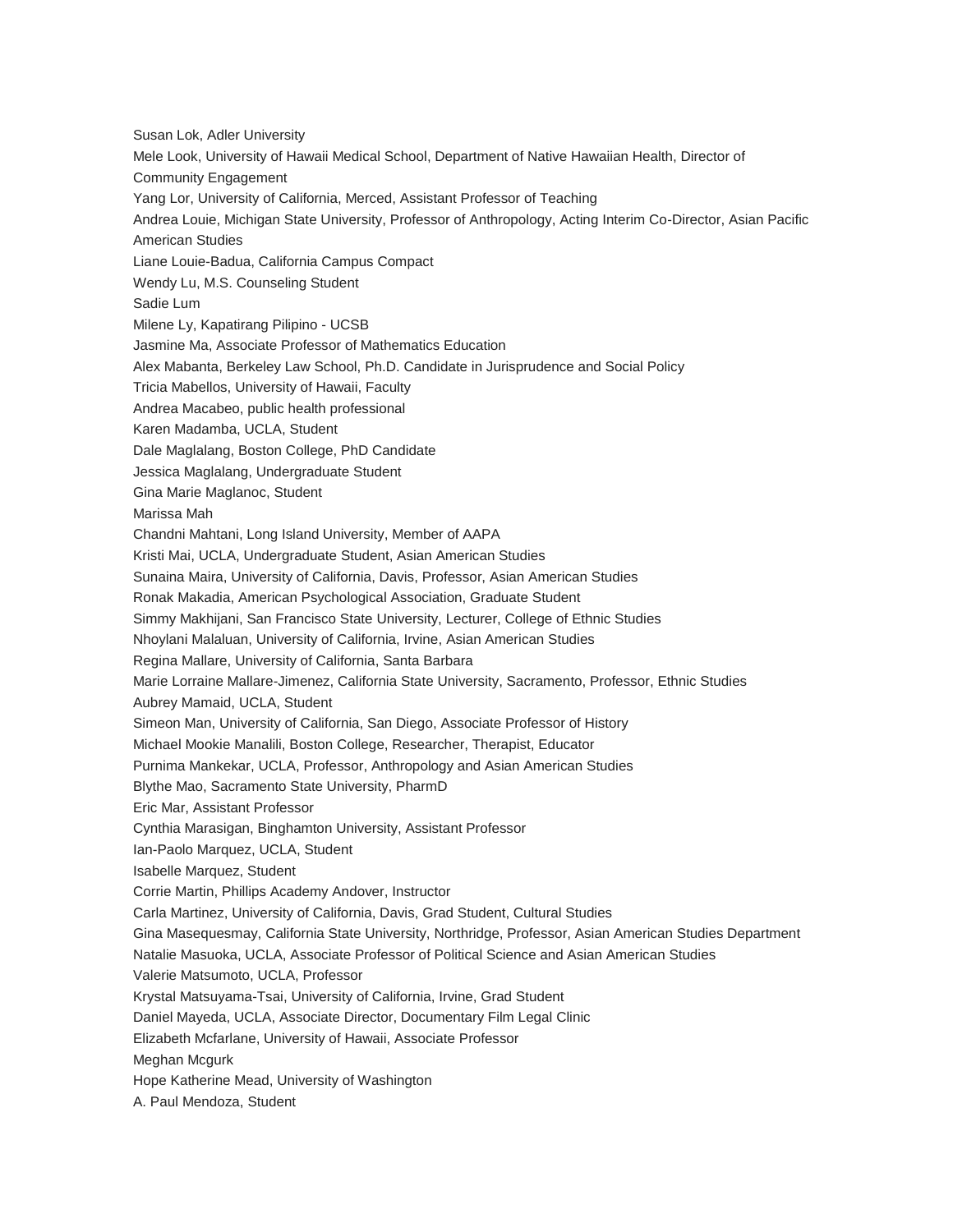Rianna Mendoza, University of California, Irvine, Student Marlene Mercado, University of California, Davis, Graduate Student Sean Metzger, UCLA, Professor Tai-An Miao, University of Hawaii, Assistant Professor Sara Miller, APILSA at UCLA, Co-chair Noriko Milman, University of San Francisco, Sociology Susette Min, University of California, Davis, Associate Professor, Asian American Studies Jeffery Mio, Professor Dana Aika Miranda, Mga Kapatid - UC Davis, Treasurer Kristine Mari Miranda, Graduate Student Rashmita Mistry, UCLA, Professor, Department of Education Drake Miyake, Research Assistant Annika Miyamoto, Asian American Psychological Association, Clinical Psychology Doctoral Student Rucha Modi, Undergraduate Student Terese Guinsatao Monberg, Michigan State University, Associate Professor, Residential College in the Arts & Humanities and Asian Pacific American Studies Bailey Monick, University of Hawaii, Dept. of Psychiatry, Research Associate David Monkawa, P.A.N.A. Ashlee Monton, Student Keira Monuki, UCLA, Alumni Julie Moore, California State University, Fresno, Special Collections Catalog Librarian Risa Mori, University of California, Santa Barbara, Student Arnab Mukherjea, California State University, East Bay, Assistant Professor of Health Sciences Jason Muljadi, Association of Indonesian Americans, Undergraduate Neuroscience Student, 2020-2021 President of the Association of Indonesian Americans Emily Mun, MA Candidate Raj Mundra, Phillips Academy, Dean of Studies Aya Murata, Phillips Academy, Associate Director of College Counseling Samuel Museus, University of California, San Diego, Professor Swap Mushiana, University of San Francisco Kit Myers, University of California, Merced, Assistant Professor, History & Critical Race and Ethnic Studies Vanessa Na, University of California, San Diego, PhD Student, Education Studies Asha Nadkarni, Associate Professor of English Christina Nagao, El Camino College, English Professor Takeru Nagayoshi, 2020 Massachusetts Teacher of the Year Hannah Nahm, UCLA Greg Nakai, Concerned Citizen Kiyoko Nakamura-Koyama, Cambridge Rindge and Latin School, 9th grade ELA teacher Ron Nakao, Librarian Susan Nakaoka, Sacramento State University, Assistant Professor, Division of Social Work Taylor Nakatsuka Bhavna Nakum Ishita Nandi, Bunker Hill Community College, Professor Jeanean Naqvi, Carnegie Mellon University, Graduate Student Alice Nash, UMass Amherst, Associate Professor of History Sabrina Nasir, PhD Candidate Kyle Navarro, Public Health Nurse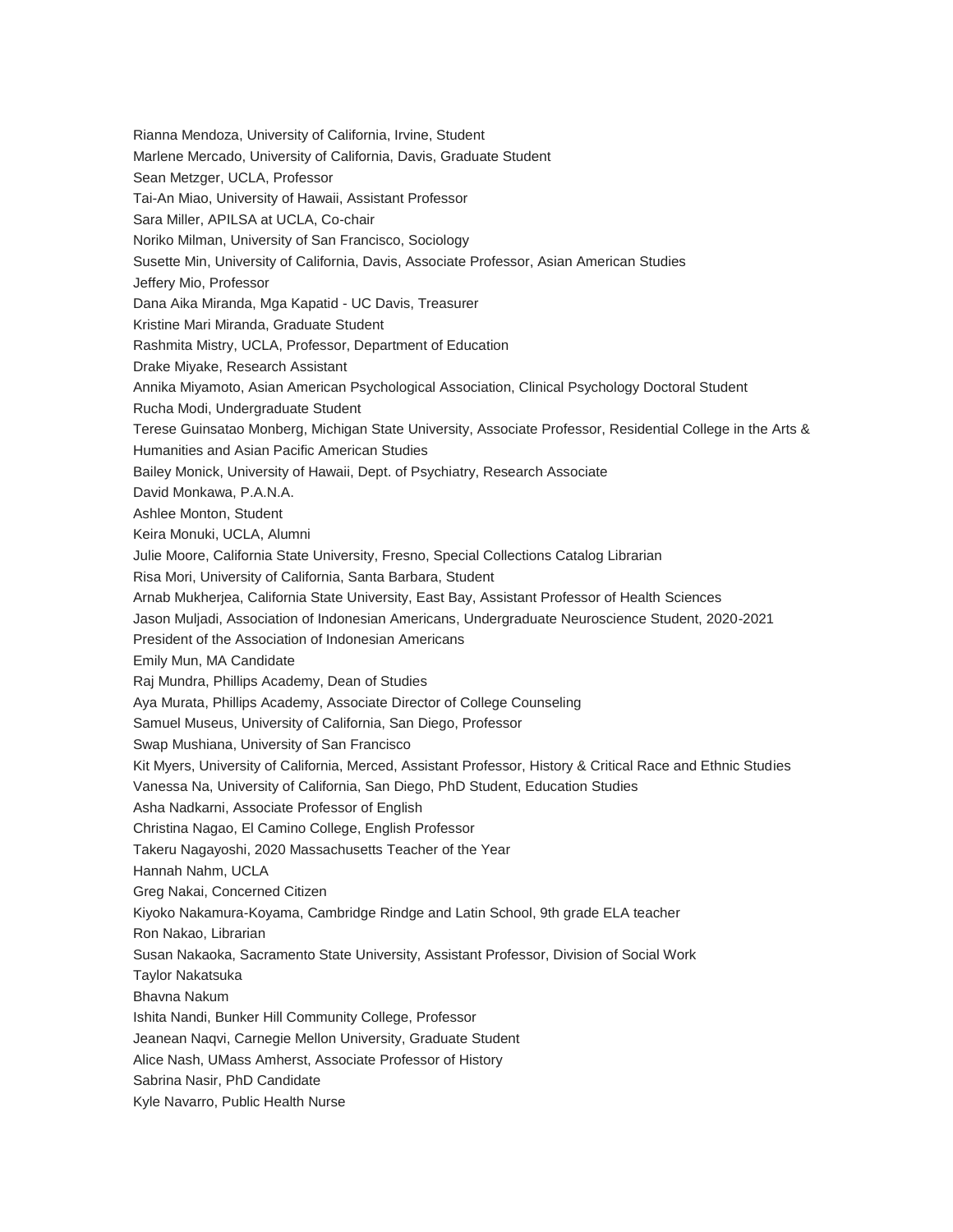Neha Navsaria, Assistant Professor Jennifer Nelson, University of Wisconsin - Madison, Art History Denise Nelson-Hurwitz, Assistant Professor Mariel Neri, UCLA, Filipina American Student Joshua Nettles, California State University, Dominguez Hills, Lecturer Alexandra Nevins, UCLA, Phy Sci Student Cindy Ng, Stanford University, Director, Asian American Activities Center Mae Ngai, Columbia University, Lung Professor of Asian American Studies, Professor of History, and codirector, Center for the Study of Ethnicity and Race Charlene Ngo, Student Ai-Khanh Nguyen, University of Washington, Doctoral Student, College of Education Anna Nguyen, University of San Diego, Department of Ethnic Studies Anne Nguyen, UCLA, Undergraduate Student Cindy Nguyen, Brown University, Postdoctoral Fellow Clara Nguyen, UCLA, Student David Hòa Nguyen, Assistant Professor Francis Nguyen, Peer Counselor Hieu Nguyen Kevin Ngyuen, Undergraduate Student, c/o 2020 Ly Nguyen, University of California, San Diego, Ethnic Studies Department Lynn Nguyen, Program Assistant Mylinh Nguyen, Teacher Ngan Nguyen, Society for the Psychology of Women, Society for the Psychology of Women Patricia Nguyen, Senior Director, Diversity Programs & Initiatives, UCLA Alumni Stephanie Nguyen, Indiana University, Graduate Student Thuan Nguyen, University of Southern California, Doctoral Student, Sociology Tom Nguyen, De Anza College, Division Counselor, Biological Health & Environmental Sciences Tom Nguyen, UCLA Asian American Studies Center T. Nguyen-Vo, UCLA, Associate Professor erin Ninh, University of California, Santa Barbara, Associate Professor, Asian American Studies Department Koko Nishi, Asian American Psychological Association, Clinical Psychologist Jeanne Nishimoto, Associate Director, UCLA Veterans Justice Clinic Ronaldo Noche, University of California, Santa Barbara, MultiCultural Center Rosally Nunez Maryjo Nuñez Kemiya Nutter, University of San Diego, Department of Ethnic Studies, University of San Diego Josephine Obedencio Paul Obedencio Anthony Ocampo, Cal Poly Pomona, Associate Professor Atheneus Ocampo, Counselor Dominique Oei, University of California, Irvine, Asian American Studies Franklin Odo, Amherst College, John J McCloy Visiting Professor Dennis M. Ogawa, Professor Ellen Oh, Stanford University, Director of Programs, Office of the Vice President for the Arts Sung Ohm, California State University, Northridge, Adjunct Lecturer Jonathan Okamura, University of Hawai'i, Professor Ernest Olivar, Student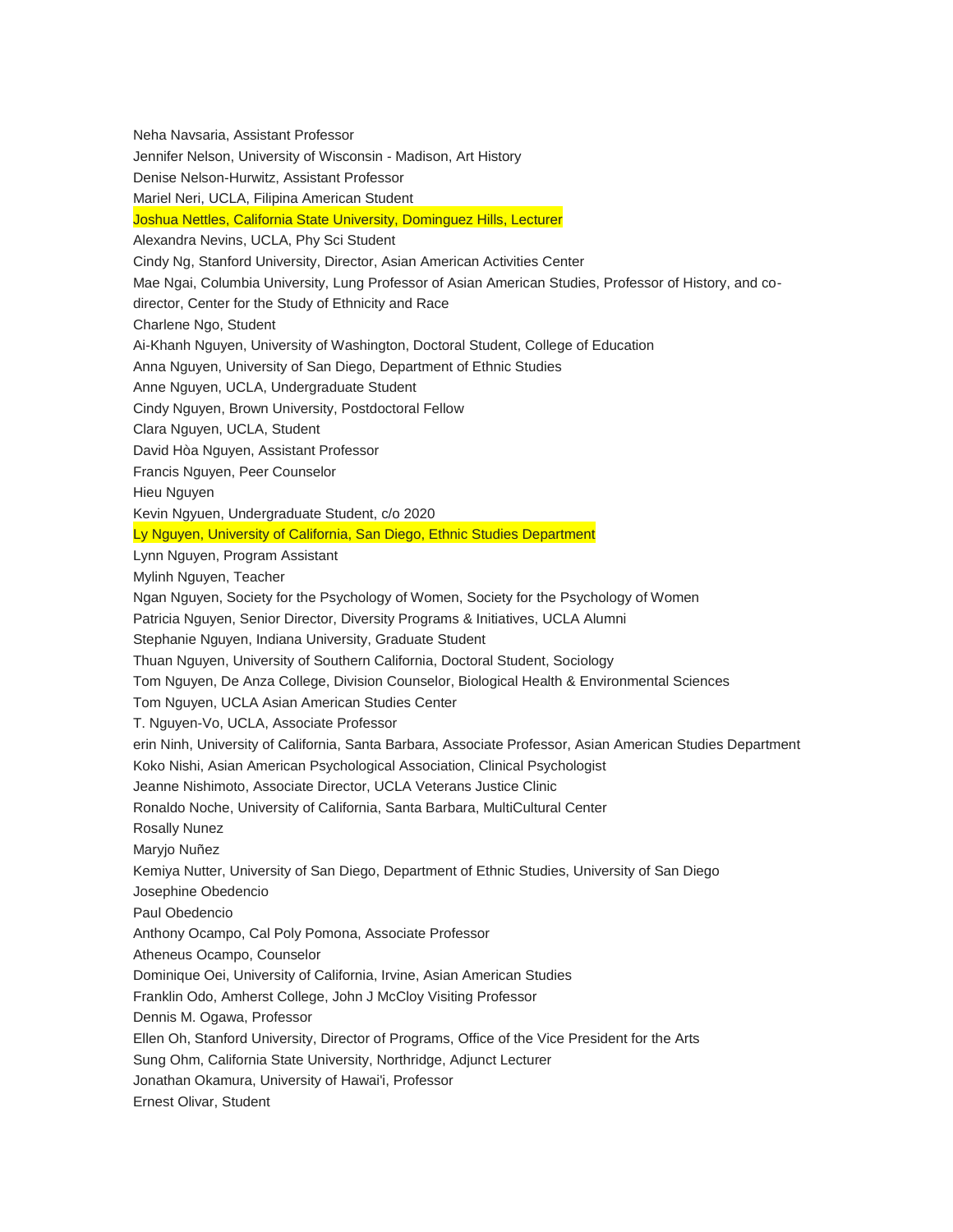Ava Olson, University of California, Berkeley, Undergraduate Student Fay Olympia Maria Ong, Ph.D. Thomas Anil Oommen, Pacific University, Interim Director Nicole Oshima, Nikkei Student Union - UCLA, President Erica Osiecki, Northeastern University, Academic Advisor Tasha Otenti, Milton Academy, International Student Coordinator and Latin teacher Ryan Oto, Teacher Mark Padoongpatt, University of Nevada, Las Vegas, Associate Professor of Asian American Studies Jose William Padua Jen Pagala Barnett, University of Hawaiʻi at Mānoa, Associate Director, Student Equity, Excellence and **Diversity** Oh Nyuh Pak, Bulosan Center of Filipino Studies David Palumbo-Liu, Stanford University, Louise Hewlett Nixon Professor Arnold Pan, UCLA Asian American Studies Center Rani Pan, K2 Inclusion Teacher BPS Gregory Pancho, UCLA, SAO, Asian American Studies Department Chan Jeong Park, University of Missouri Daniel K. Park, University of California, Irvine, Associate Director, Cross-Cultural Center Ha Jin Park, UCLA, School of Law Student Irene Park, UCLA Asian American Studies Center, Digital Media Lab Coordinator Jarel Park, Anakbayan Santa Barbara John Park, University of California, Santa Barbara, Professor of Asian American Studies Department Jung-Sun Park, California State University, Dominguez Hills, Professor, Asian-Pacific Studies Kyeyoung Park, UCLA, Anthropology and Asian American Studies Lisa Park, University of California, Santa Barbara, Professor and Chair, Asian American Studies Department Terry Park, University of Maryland, College Park, Lecturer, Asian American Studies Program Amy Patel, Phillips Academy, medical director Ayush Patel, Student Bina Patel, Psychiatrist Dhaval Patel, Community Director Leigh Patel, Professor Ronak Patel, UCLA, School of Law Student Sunita Patel, UCLA School of Law, Assistant Professor of Law Bindi Patel, Higher Education Administrator Varisa Patraporn, Associate Professor Arjendu Pattanayak, Carleton College, Professor of Physics Krishna Pattisapu, University of Colorado Boulder, Director of Diversity Recruitment and Retention, School of Education Anna Pegler-Gordon, Michigan State University Michael Peng, AAS Student Christine Peralta, Indiana University Justin Perea, Kababayan at UCI Jewel Pereyra, Ph.D. Candidate Ashley Pham, UCLA, SOLE Advisor Emily Pham, UCLA, Undergraduate Student Mylinh Pham, De Anza College, History Instructor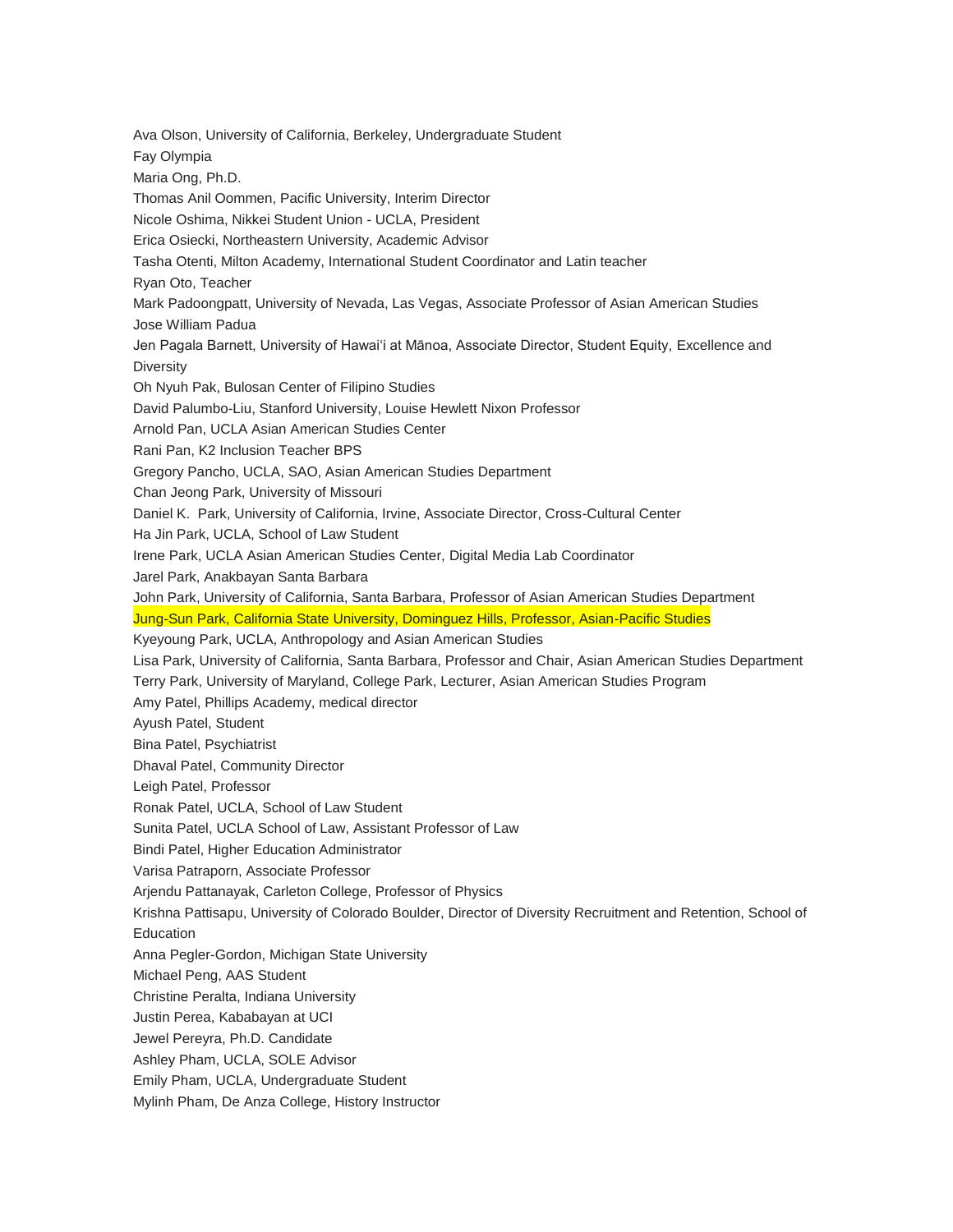Jenny Phan, Student of AAS Department Kevin Phan Naime Phanichewa, UCLA, Student Thomas Philip, University of California, Berkeley, Associate Professor, Graduate School of Education Malaphone Phommasa, University of California, Santa Barbara Katie Phung, Senior Assistant Director of Admission & Coordinator of Multicultural Recruitment Ashley Phuong, UCLA, Student Alexia Theresa Pimentel, Student Affairs Professional Saeri Plagmann, Student Maria Poblete, UCLA, Student Ninez Ponce, UCLA Center for Health Policy Research, Director Hing Potter, Northeastern University, Assistant Director for Student Services Amrisha Prakash, Clinical Psychology PhD Candidate Brendan Pratt, UCLA, J.D. Candidate 2021 – School of Law Gianna Pray, University of San Diego, Department of Ethnic Studies Maria Kathleen Puente, Bunker Hill Community College, Professor of Psychology and Project Director, AANAPISI Grant Jyoti Puri, Simmons University, Professor of Sociology Kathlyn Quan, City College of San Francisco, Asian American Studies Lecturer Rachel Quinajon Isheeta Rahman, Student Leadership Programs Advisor Kanthi Raja, Doctoral Candidate Ankita Rakhe, Stanford University, Director of Student Activities Cassandra Rall, Student Barbra Ramos, UCLA Asian American Studies Center Jennifer Ramos, Research Assistant Dharini Rasiah, UCLA Karen Ravago-Ballaret, Director, Alumni Engagement Brandon J Reilly, Santa Monica College, Associate Professor in History Melissa Relis, California State University, Northridge, Undergraduate Nicole Reyes, University of Hawaiʻi at Mānoa, Assistant Professor Victoria Reyes, University of California, Riverside, Assistant Professor, Sociology Eun Rhee, California State University, East Bay, Research Associate Sahaj Rijal Takeo Rivera, Boston University, Assistant Professor Teila Robertson, Long Beach City College, APID, NPIEN Adriana Rodriguez, California State University, Northridge, Student Robyn Rodriguez, Bulosan Center for Filipinx Studies, Founding Faculty Director Arthur Roh, PhD Maythee Rojas, California State University, Long Beach Lindsay Romasanta, Director, Student Success Programs Patrick Andrei Romero, UCLA, Undergraduate Student Sydney Rood, UCLA, Student Curtiss Takada Rooks, Loyola Marymount University, Assistant Professor, Program Coordinator Kimberly Rosas, California State University, Northridge, AAS Alumni Jennifer Roxas, Stanford University, Assistant Director of Career Catalysts Elizabeth Hanna Rubio, University of California, Irvine, PhD Candidate- Department of Anthropology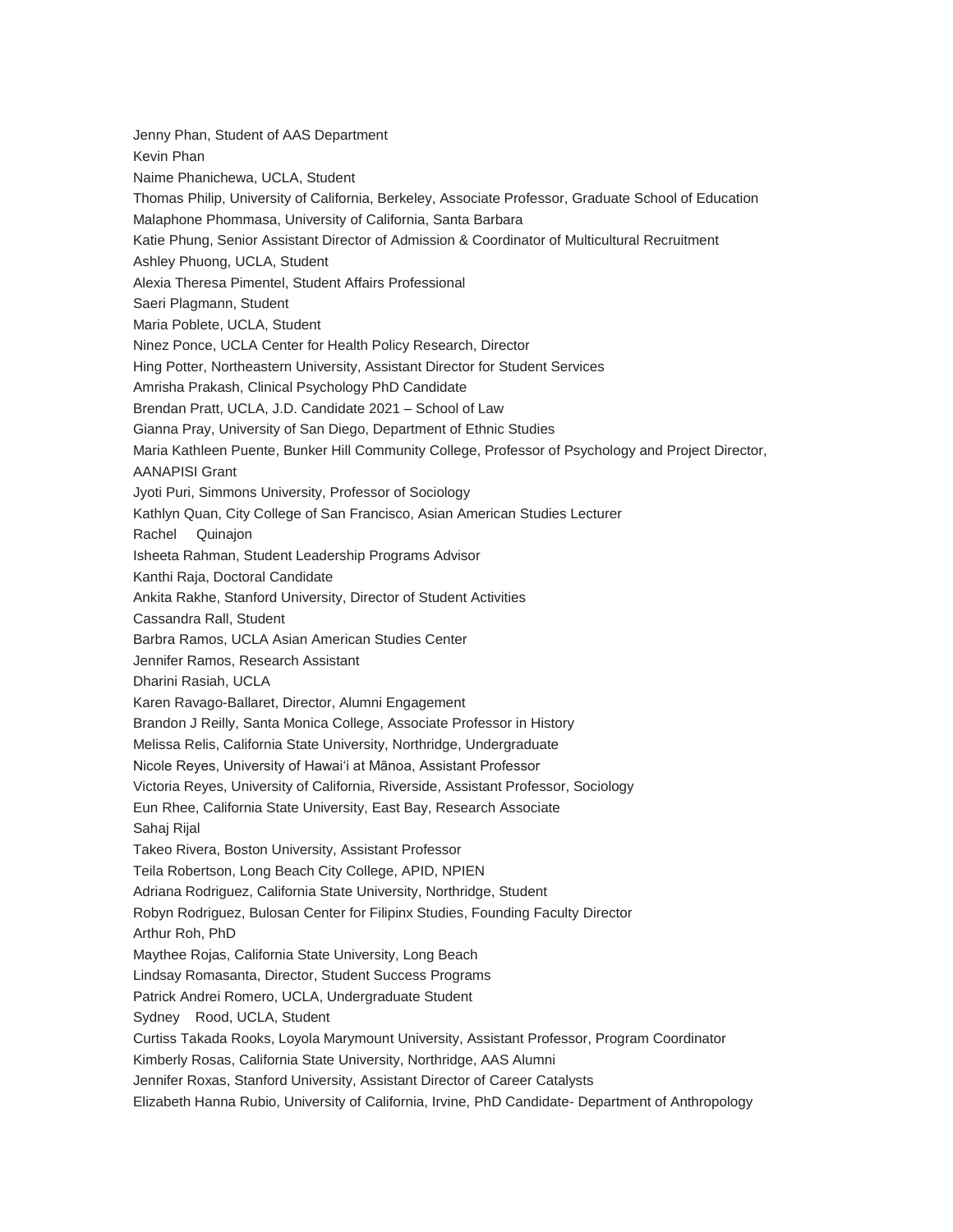Joe Sabado, University of California, Santa Barbara, API Task Force Muey Saeteurn, University of California, Merced Sarah Sagawa, Pacific University, Graduate Student Lorine Erika Saito, Pepperdine University, Adjunct Faculty/ELD Department Chair Stacey Salinas, University of California, Davis, Student Michelle Salve, University of California, Santa Barbara, Cultural Mentorship Program, API mentor Catherine Salvin, San Francisco Unified School District, Teacher Christina Salvin, Gavilan Community College Michelle Samura, Chapman University - Attallah College of Educational Studies, Associate Professor & Associate Dean Gabe Sanchez, Student Gene Sandan, Doctoral Candidate Kallie Sandell, University of Washington, Student Cindy Sangalang, UCLA, Departments of Social Welfare and Asian American Studies Kyle Santos, University of Oregon Career Center, Career Readiness Coach Courtney Sato, Harvard University, Postdoctoral Fellow, Charles Warren Center Anne Saw, DePaul University, Assistant Professor, Department of Psychology Amber Jane Sayoc, Kapatirang Pilipino - UCSB, Co-Chair Mattia Sayson, Bulosan Center for Filipinx Studies, Undergraduate Student of University of California, Davis Meera Sehgal, Carleton College, Associate Professor, Women's & Gender Studies & Sociology Tesha Sengupta-Irving, University of California, Berkeley, Assistant Professor Jin Young Seo, University of Hawaiʻi at Mānoa, PhD Student Alethea Serna, University of Hawaiʻi at Mānoa, Associate Professor, COE Nayan Shah, University of Southern California, Professor Niral Shah, University of Washington, Assistant Professor Tanvi Shah, Boston University, Vidya Shah, York University, Assistant Professor Swati Sharma, Student Celeste Tường Vy Sharpe, Carleton College, Interim Director of Academic Technology Christina Shea, LMFT Satoko Shibao, Psy.D. Naoko Shibusawa, Brown University Ashanti Shih, University of Southern California, Postdoctoral Scholar Elena Shih, Assistant Professor of American Studies Margaret Shih, UCLA, Professor Nicole Shimizu, University of California, Santa Barbara, Student Grace Shin, Stanford University, Administrator Roy Shin, Student Jean Shon, University of California, Irvine Ester Sihite, Stanford University, Associate Director, Office for Inclusion, Belonging and Intergroup **Communication** Zekee Silos, University of California, Santa Barbara, Asian Pacific Islanders Cultural Mentorship Program, Resident Director/API CMP Advisor Calvin M. Sims, AAPA, Adjunct Professor Anneliese Singh, University of Georgia, Professor Virajita Singh, University of Minnesota, Associate Vice Provost, Office for Equity & Diversity James Slater-Wu, Stanford University, Associate Director of Operations, Residential Education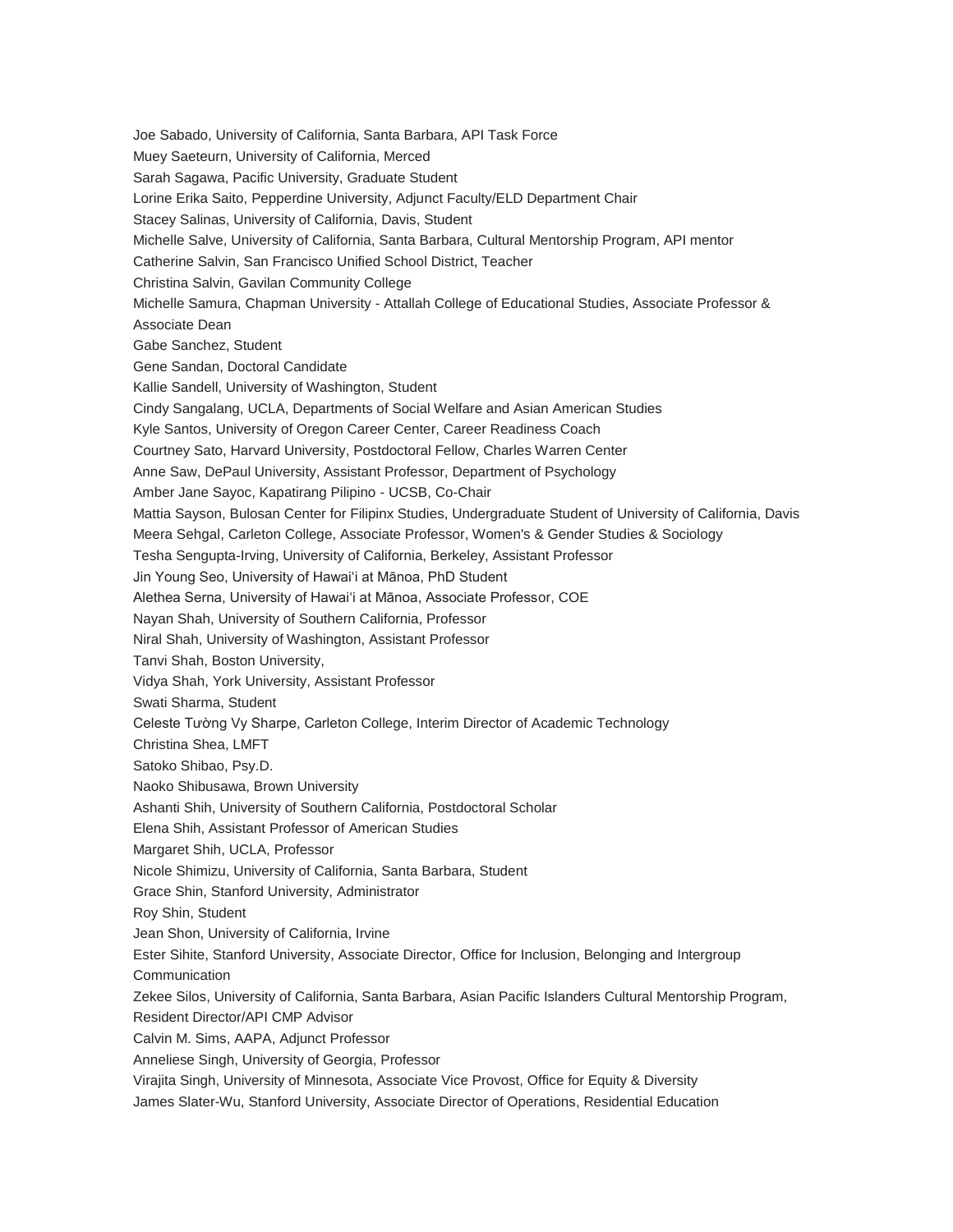Stacey Smith-Clark, Early Education Action League Connie So, SFUSD, Teacher Caitlin Sochayseng, Student Isabelle Soifer, Graduate Student Amy Sojot, University of Hawai'i at Mānoa, PhD Candidate, Educational Foundations Sam Solemnidad Caitlin Solone, UCLA, Doctoral Student David K Song, East Los Angeles College, Associate Professor Irene Soriano, UCLA Asian American Studies Center Mary Grace Sosing, Supporter/Student/Social Worker Michael Spencer, Professor Olivia Stark, UCLA, Student, Asian American Studies Justin Suarez, UCLA, Undergraduate Student Carola Suarez-Orozco, UCLA, Professor Banu Subramaniam, University of Massachusetts, Amherst, Professor May Sudhinaraset, UCLA, Assistant Professor Jeanelle Sugimoto-Matsuda, Associate Professor Chris Suh, Emory University, Assistant Professor of History Evelyn Sullivan, A concerned Japanese American citizen David Sun, Associate Director, Diversity Programs, UCLA Alumni Emily Sun Krisnawati Suryanata, University of Hawaiʻi at Mānoa, Professor Erin Suzuki, University of California, San Diego, Assistant Professor, Literature Rebecca Suzuki, BA Kristine Sydney, Milton Academy, English teacher, house head Julie Sze, University of California, Davis, Professor Johan Tabora, University of Illinois at Chicago Shelley Tadaki, Faculty, Community College Michelle Tagorda, University of Hawaiʻi at Mānoa Renee Tajima-Peña, UCLA Asian American Studies, Professor Michael Takahara, University of California, Santa Barbara, Health Educator Lois Takahashi, University of Southern California, Price School of Public Policy in Sacramento Stephanie Takaragawa, Chapman University, Associate Dean/ Associate Professor Caitlin Takeda, Student Sydney Takeda, UCLA, Undergraduate Student Mary Ann Takemoto, California State University, Long Beach, Associate VP Stephanie Tamayosa, UCLA, Student Jan Tamondong, Samahang Pilipino - UCLA, SPACE Peer Advisor Eileen Tamura, Professor emerita S. Mako Tanaka, UCLA, Doctoral Student, Psychology Department Annabelle Tang Katie Tang, UCLA Sora Tanjasiri, University of California, Irvine Tracy Tanus, University of California, Berkeley Hannah Tavares, Professor Mona Tekchandani, Stanford University, Associate Director of Development Ty Tengan, University of Hawaiʻi at Mānoa, Associate Professor, Departments of Ethnic Studies and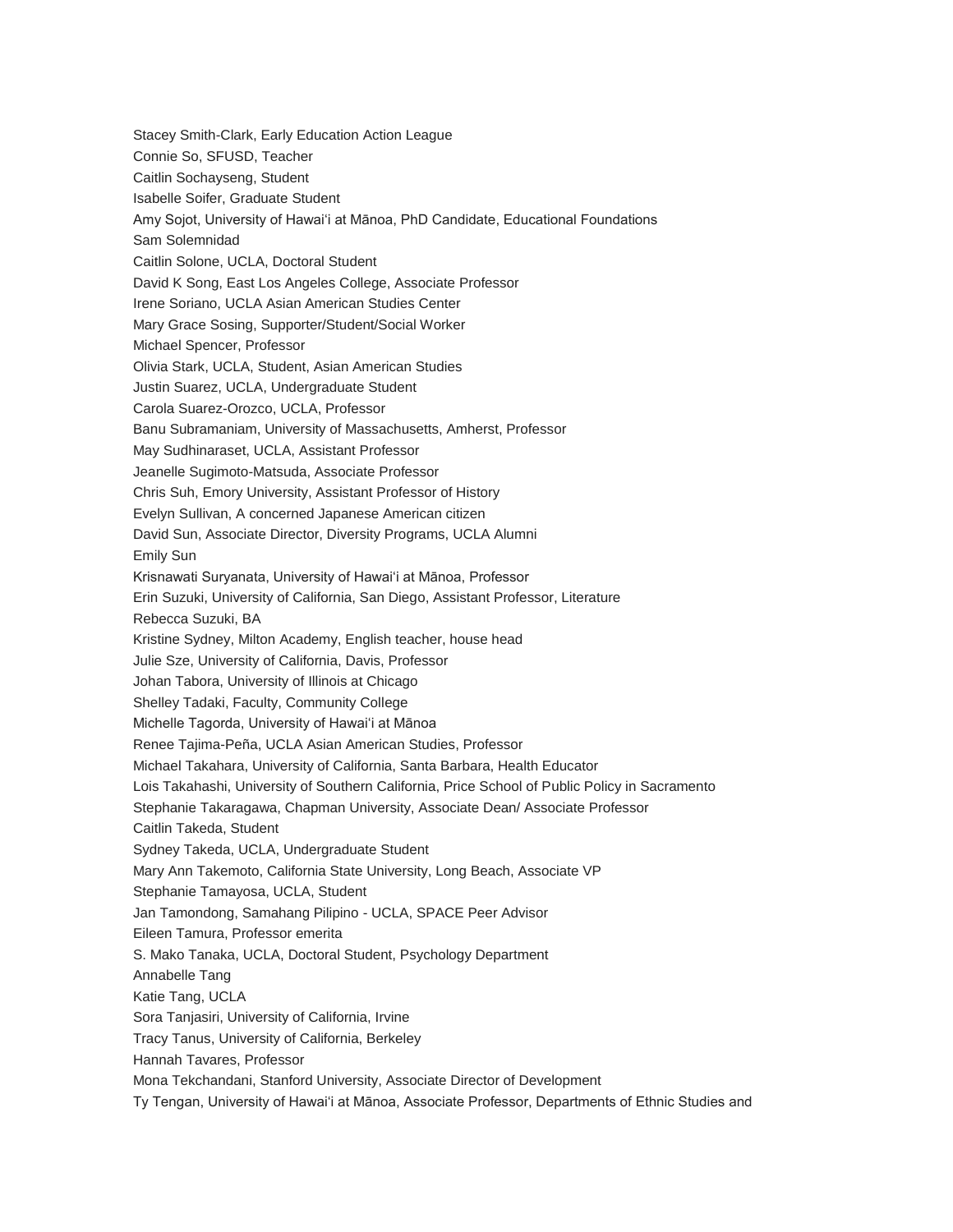Anthropology Robert Teranishi, UCLA Nita Tewari, Consultant Megan Milagros Thompson, Pilipinos for Community Health, volunteer Mika Thornburg, University of California, Santa Barbara, PhD Student, History Meg Thornton, UCLA Asian American Studies Center Joanne Tien, Senior Program Director Elizabeth Tin-Maung Anna Tingin, UCLA, Student Dean Toji, California State University, Long Beach, Asian American Studies Michael Tom, Resident Physician James Toma, UCLA, Lecturer, School of Law Michael Tong Yuki Torrey Jorryn Tovera, University of California, Santa Barbara, Student Gregory Toy, UCLA, Department of English Kyoko Toyama, LaGuardia Community College, City University of New York, Professor Jane Tram, Pacific University, Associate Professor Nicole Trammel, Graduate Student Catherine Tran, Undergraduate Student Christine Tran, Student Ginnie Tran, Student Michelle Tran Nellie Tran, San Diego State University Tiffany Tran, UCLA, MA 2019, Asian American Studies Tony Tran, Boston College, Assistant Professor of Communication Van Anh Tran, Columbia, PhD Student, Teachers College Adela Tran, Student Terrie Tran Gurm, Assistant Director, Residential & Community Living Talitha Trazo, UCLA, Asian American Studies Department, Graduate Student Madeleine Tremblay, University of California, Santa Barbara Tiffany Trinh Kimberly Truong, Lecturer and Administrator Jeanne Tsai, Stanford University, Professor, Psychology and Asian American Studies Mark Tseng-Putterman, Brown University, Department of American Studies Kara Tsi, UCLA, Student Anna Tsing, University of California, Santa Cruz, Anthropology Yuying Tsong, California State University, Fullerton, Associate Professor Cecilia Tsu, University of California, Davis, Associate Professor, Department of History Scott Tsuchitani, University of California, Davis, Asian American Studies, Associate Instructor (Lecturer) Porntip Israsena Twishime, University of Massachusetts Amherst, Phd Student Pauline Tze, UCLA Olivia Uchim, Student Maya Uemoto, Ally Jasmine Ueng-Mchale, PhD Clinical Psychologist Karen Umemoto, UCLA Asian American Studies Center, Helen and Morgan Chu Director's Chair Daniel Ung, University of California, Irvine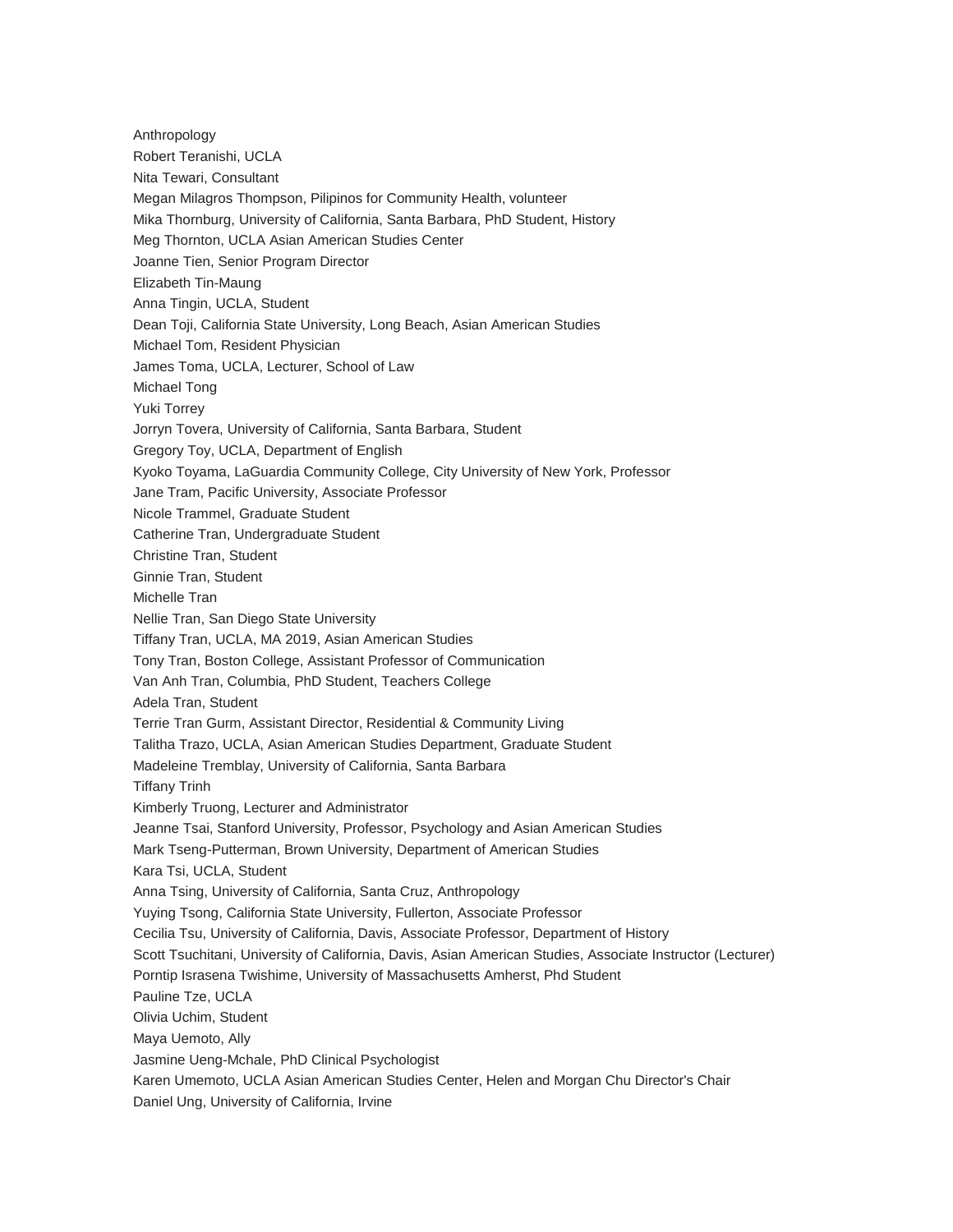Camille Ungco, University of Washington, PhD Student Asha Unni, Predoctoral psychology intern Suraj Uttamchandani, Indiana University Claire Valderama-Wallace, California State University East Bay, Assistant Professor, Department of Nursing Laura Valdiviezo, University of Massachusetts, Faculty and Director of the Center for Latin America, Caribbean and Latino Studies Dr. Caroline Kieu-Linh Valverde, University of California, Davis Mary Lee Vance, APIDAFSA Cassidy Vang, Student Ma Vang, University of California, Merced, Assistant Professor Yee Vang, UCLA, Resident Director Manka Varghese, University of Washington, Professor Jetney Vegas, Student Rouel Velasco, University Faculty-Specialist and Student Affairs Professional Ariana Vergonio, Student Roxanne Villaluz, Baker/Cook Nicolo Villasis, UCLA, Student Kendra Viloria, UCLA, Student Charlotte Vo, Undergraduate Student Jason Vu, UCLA, Undergraduate Student Natasha Vuong, UCLA, Vietnamese American Student Naoko Wake, Michigan State University, Associate Professor Patricia Wakimoto, University of California Berkeley, Researcher Gregory Waldman, Concerned Citizen Alex Wang, UCLA, Professor, School of Law Alton Wang, UCLA, School of Law Amy Wang, University of California, San Diego, PhD Student Amy Wang, IMPACT AAPI, Counselor/Coordinator Anna Wang, Stanford University, Executive Director, Levin Center at Stanford Law School Howard Wang, OCA-GLA (member); CACALA (member) Jane Wang, Emory University '22 Jennifer Wang, Nikkei Student Union - UCSB, Social Chair Karin Wang, UCLA, Executive Director, Public Interest Program, School of Law Letian Wang May-Choo Wang, UCLA, Faculty Waeli Wang, University of Kansas, Visiting Assistant Professor Joyce Pualani Warren, University of Hawai'i at Mānoa, Assistant Professor Paul Watanabe, University of Massachusetts, Boston, Professor Amanda Waters, Psychologist Lily Anne Welty Tamai, Lecturer Imari Whalen, Nikkei Student Union - UCSB, Co-President Hannah Hyun White, PhD Student Teresa Williams León, California State University, Northridge, Professor, Asian American Studies and Central American Studies Lisa Wilson, Professor Adrienne Winans, Utah Valley University, Assistant Professor Tessa Winkelmann, University of Nevada Las Vegas, Assistant Professor, History Department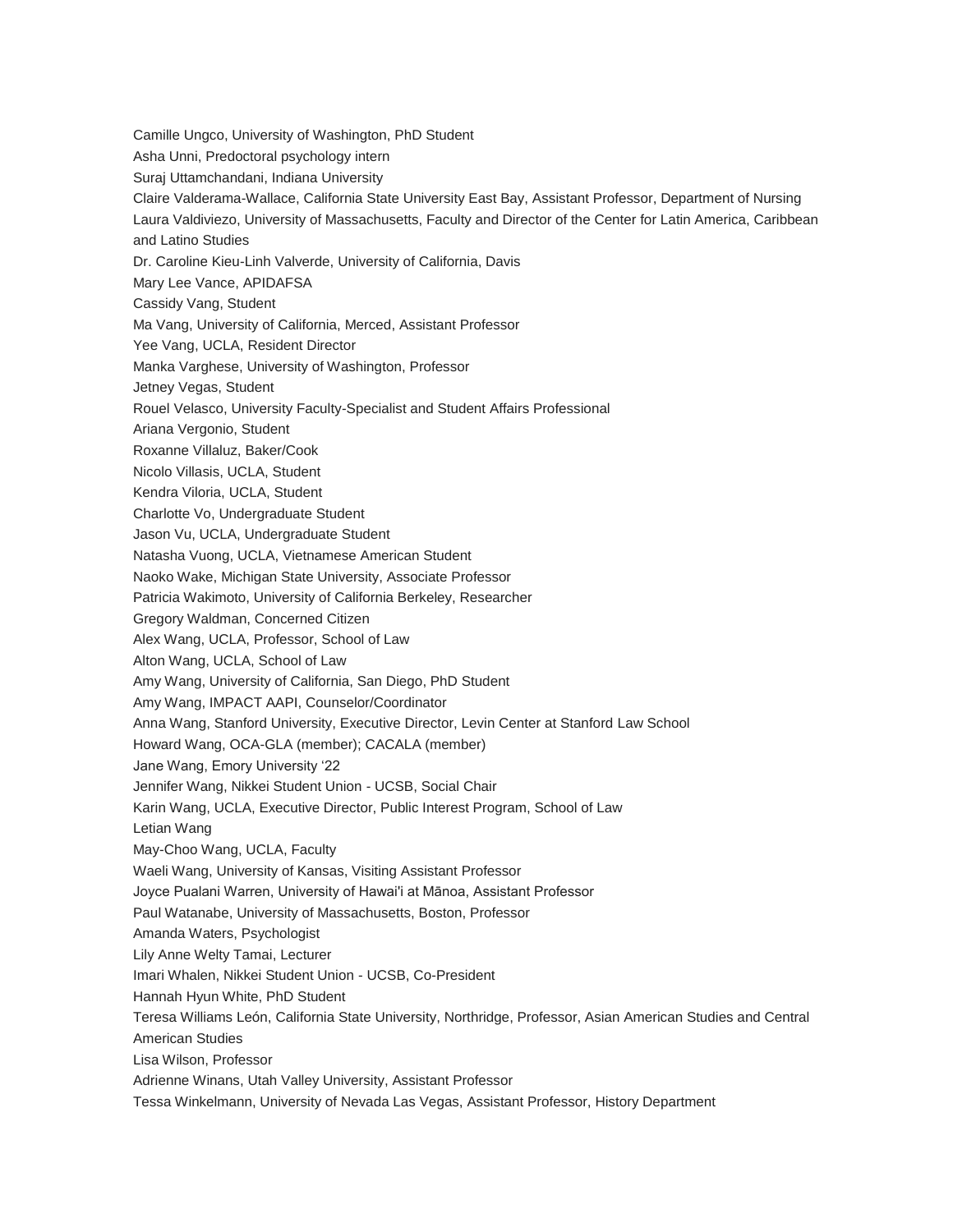Bert Winther-Tamaki, University of California, Irvine Brian Wong, Oregon Health & Science University, Professor of Medicine Emeritus Carolyn Wong, University of Massachusetts, Boston, Institute for Asian American Studies Edward Wong, East Wind Ezine, Editor/Publisher Joann Wong, Stanford University, Program & Organizational Effectiveness Director, Haas Center for Public Service Jordon Wong, Washington State Teacher Candidate Karna Wong, University of California, Irvine, Assistant Professor of Teaching Kathy Wong, Counseling Psychology Doctoral Student Kristen Wong, George Washington University, Doctoral Candidate Madeline Wong, Phillips Academy Andover, Instructor in Chemistry Mary Ann Wong, California State University, Sacramento, Student Affairs Project and Program Evaluation Manager Sunn Wong, Cornell University, Director, Asian American Studies Program MJ Wong Engel, Phillips Academy Andover, Teaching Fellow in English Christine Min Wotipka, Stanford University, Associate Professor of Education and Sociology Hsin-Ching Wu, University of Massachusetts, Boston, PhD candidate Judy Tzu-Chun Wu, University of California, Irvine, Director, Humanities Center & Professor, Asian American **Studies** Ediith Wu-Nguyen, Stanford University Vivian Wuwong, Milton Academy Asian Society, Teacher Alan Xie Keye Xu, UCLA, Student Ida Yalzadeh, Northwestern University, Visiting Assistant Professor Christine Yamasaki, UCLA, Graduate Student Lois Yamauchi, University of Hawai'i, Professor Anna Yan, Student Justine Yan, University of California, Irvine, Graduate Student in Creative Writing & Asian American Studies Randy Yan, Associated Students of UC Irvine (ASUCI), Student Body President Caroline Yang, University of Massachusetts, Amherst, Assistant Professor, English Catherine Yang, Student Jeea Yang, Palo Alto University, PhD Student Pang Yang, Community activist Beverly Yanuaria, UCLA, Interim Manager, Diversity & Inclusion Programs Vonceil Yara, MFT Rosenna Yau, Stanford University Dr. Mary Yee Fontanna Yee, UCLA Alina Yen, UCLA, Undergraduate Student, c/o 2020 Sarah Yi Varaxy Yi, California State University, Fresno, Assistant Professor Yan Yii Jeffrey Yo, Graduate Student Stan Yogi, Author David Yoo, UCLA Kunseo Yook, Student Irene Yoon, University of Utah, Associate Professor